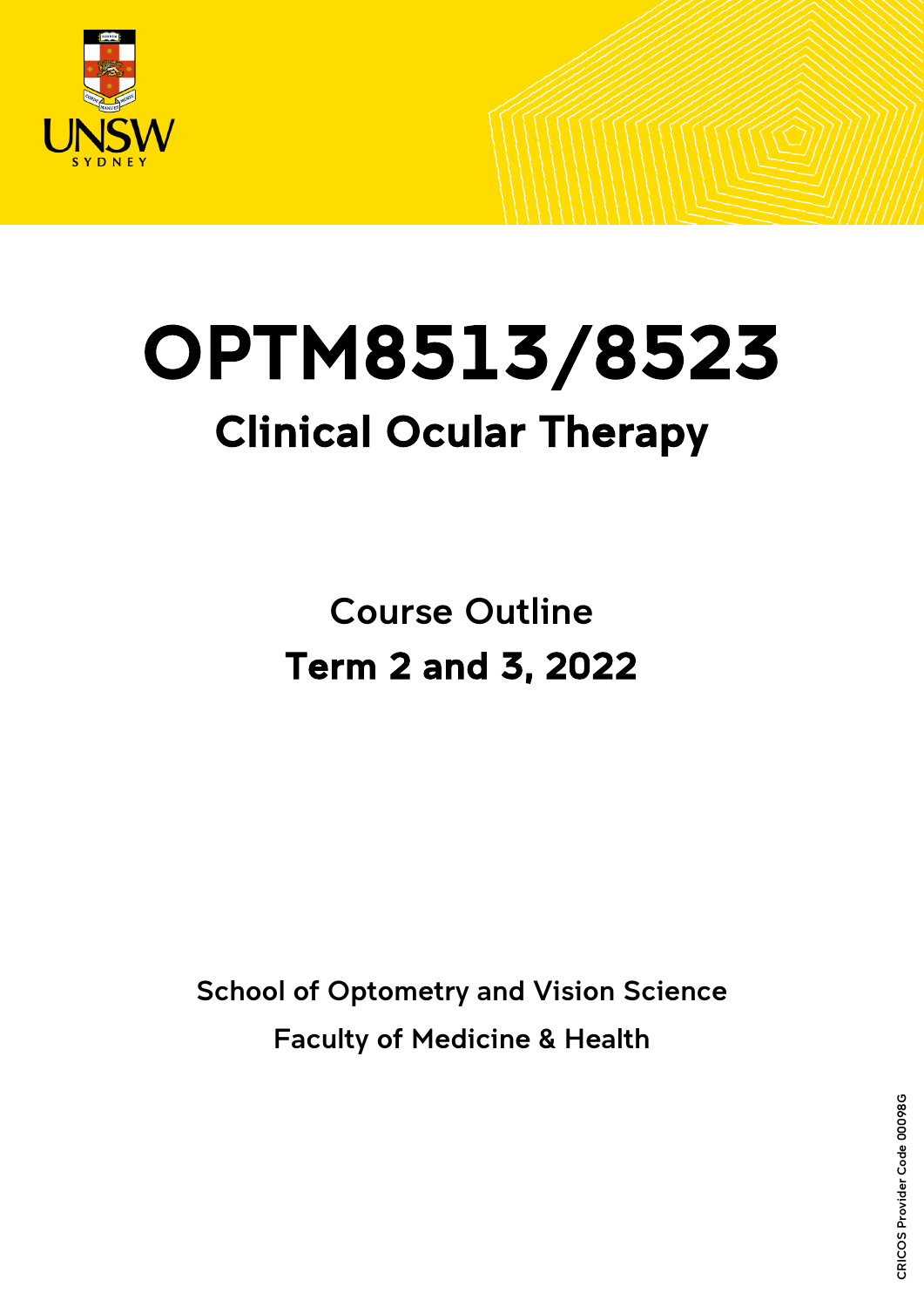## **Table of Contents**

| 2.4 Relationship between course and program learning outcomes and assessments |  |
|-------------------------------------------------------------------------------|--|
|                                                                               |  |
|                                                                               |  |
|                                                                               |  |
|                                                                               |  |
|                                                                               |  |
|                                                                               |  |
|                                                                               |  |
|                                                                               |  |
|                                                                               |  |
|                                                                               |  |
|                                                                               |  |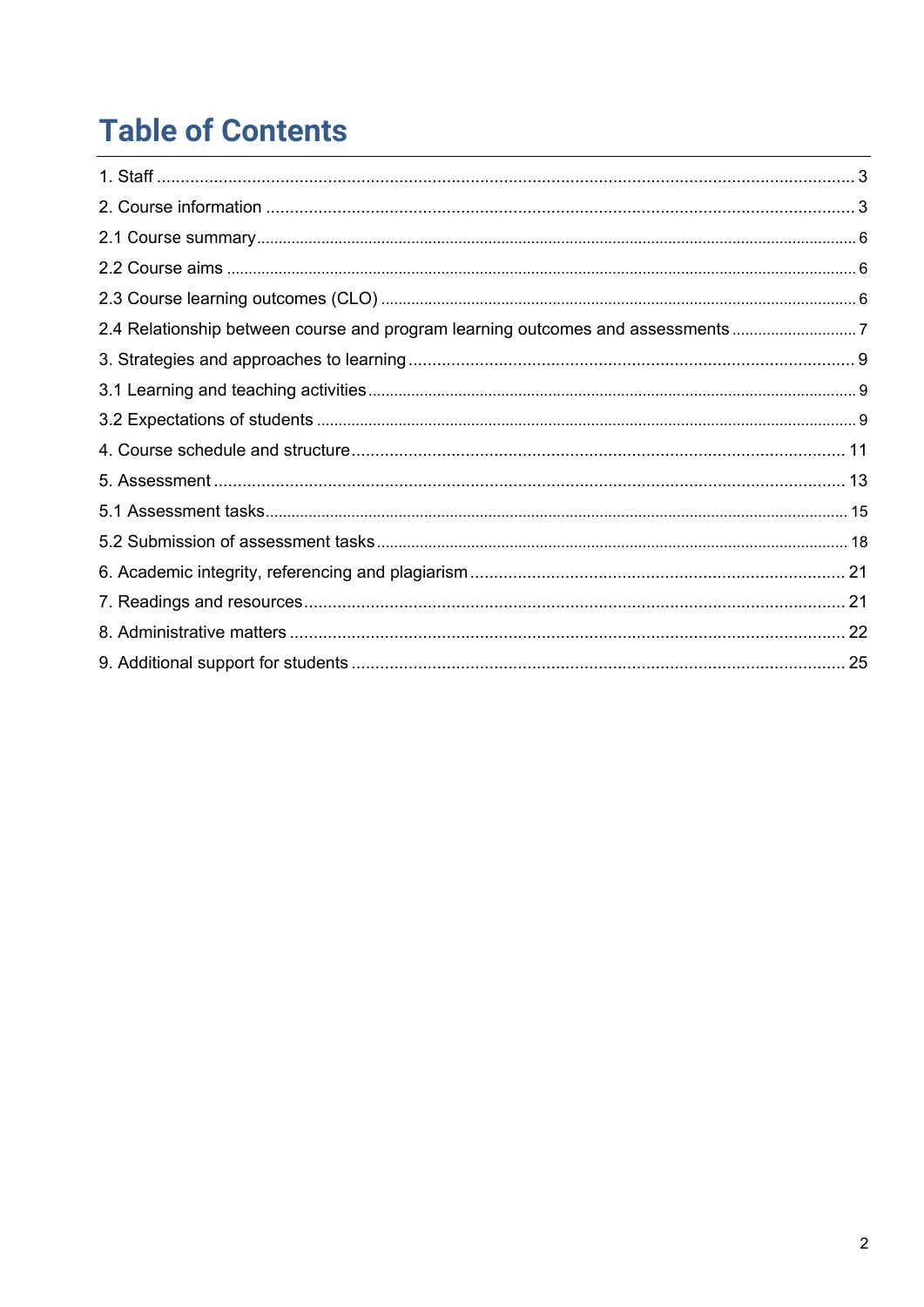### <span id="page-2-0"></span>**1. Staff**

| <b>Staff</b>                    | <b>Role</b>                                            | <b>Name</b>                                                             | <b>Contact Details</b>                      | <b>Consultation Times</b> |
|---------------------------------|--------------------------------------------------------|-------------------------------------------------------------------------|---------------------------------------------|---------------------------|
| <b>Course Convenor</b>          |                                                        | Professor Fiona<br>Stapleton                                            | f.stapleton@unsw.edu.au                     | Contact via email         |
|                                 | Centre for<br>Eye Health<br>placement<br>coordinator   | Mr Michael Yapp                                                         | m.yapp@cfeh.com.au                          | Contact via email         |
|                                 | Ocular                                                 | A/Prof Anthony<br>Chapman-Davies                                        | chapman-davies@unsw.edu.au                  | Contact via email         |
|                                 | Pathology<br>Clinic                                    | <b>Ms Emilie Ross</b>                                                   | e.ross@unsw.edu.au                          | Contact via email         |
|                                 |                                                        | Dr Michael<br>Hennessy                                                  | Email via Ms Ross                           | Contact via email         |
|                                 | <b>Hospital Eye</b>                                    | A/Prof David Pye                                                        | d.pye@unsw.edu.au                           | Contact via email         |
| <b>Teaching</b><br><b>Staff</b> | Clinic, POW<br><b>Diabetes</b><br>Centre<br>supervisor | <b>Ms Emilie Ross</b><br>and Ms Lisa Feng<br>(Tuesday and<br>Wednesday) | e.ross@unsw.edu.au<br>lisa.feng@unsw.edu.au | Contact via email         |
|                                 | External<br>placement<br>coordinator                   | Ms Michelle<br>Bonanno                                                  | m.bonanno@unsw.edu.au                       | Contact via email         |
|                                 | Internal<br>placement<br>coordinator                   | Dr Kath Watt                                                            | kathleen.watt@unsw.edu.au                   | Contact via email         |
|                                 | Red Eye<br>Clinic<br>Coordinator                       | Ms Lily Ho                                                              | lily.ho@unsw.edu.au                         | Contact via email         |

### <span id="page-2-1"></span>**2. Course information**

| <b>Year of Delivery</b> | 2022                              |
|-------------------------|-----------------------------------|
| <b>Course Code</b>      | OPTM8513 OPTM8523                 |
| <b>Course Name</b>      | Clinical Ocular Therapy 5A and 5B |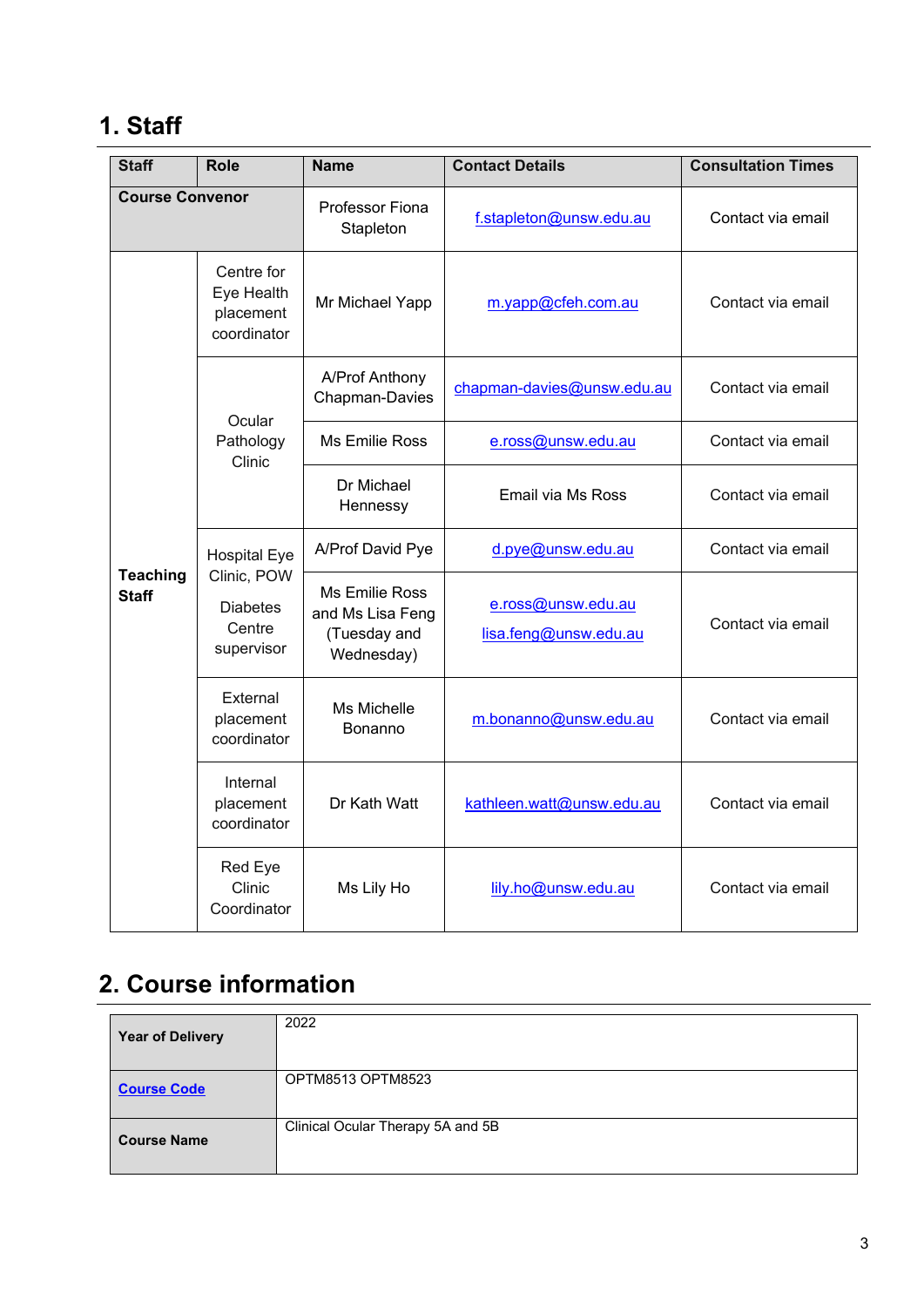| <b>Academic Unit</b>                                            | School of Optometry and Vision Science                                                                                                                                                                                                                                                                                                                                                                                                                                                                                                                                                |
|-----------------------------------------------------------------|---------------------------------------------------------------------------------------------------------------------------------------------------------------------------------------------------------------------------------------------------------------------------------------------------------------------------------------------------------------------------------------------------------------------------------------------------------------------------------------------------------------------------------------------------------------------------------------|
| <b>Level of Course</b>                                          | <b>Masters</b>                                                                                                                                                                                                                                                                                                                                                                                                                                                                                                                                                                        |
| <b>Units of Credit</b>                                          | <b>12 UOC</b>                                                                                                                                                                                                                                                                                                                                                                                                                                                                                                                                                                         |
| Term(s) Offered                                                 | $2$ and $3$                                                                                                                                                                                                                                                                                                                                                                                                                                                                                                                                                                           |
| <b>Assumed Knowledge,</b><br>Prerequisites or Co-<br>requisites | Prerequisites: OPTM 6411 Contact Lenses (PG), OPTM 6413 Anterior Eye Therapeutics<br>(PG), OPTM6423 Therapeutics and the Posterior Eye (PG), OPTM6422 Clinical Optometry<br>4B, OPTM6421 Binocular Vision, Paediatrics and Low Vision (PG).                                                                                                                                                                                                                                                                                                                                           |
|                                                                 | Recency of clinical experience is a critical pre-requisite for enrolment in this course.<br>Students who have not studied Clinical Optometry 4 in the preceding year will be required<br>to demonstrate a sufficient level of clinical skills (similar to those expected of other students<br>enrolling in the course). Just as the Optometry Board of Australia requires Optometrists to<br>maintain their clinical skills to register as a clinical Optometrist, the School insists that<br>students maintain their clinical skills to a suitable prerequisite level for enrolment. |
| <b>Hours per Week</b>                                           | Will vary each week according to rotation group (minimum 400 hours in total). Please see<br>Moodle for updates and changes to both placements and tutorials due to the impact of<br>COVID-19.                                                                                                                                                                                                                                                                                                                                                                                         |
| <b>Number of Weeks</b>                                          | Not applicable, will vary with the rotation schedule                                                                                                                                                                                                                                                                                                                                                                                                                                                                                                                                  |
| <b>Commencement Date</b>                                        | Clinical Preparedness Assessment - Friday, 18th February 2022<br>Clinical Rotations - Monday, 9th February 2022.                                                                                                                                                                                                                                                                                                                                                                                                                                                                      |

#### **Summary of Course Structure (for details see 'Course Schedule')**

| <b>Component</b>                                                                                                                        | <b>Contact Hours</b> | <b>Time</b>                         | <b>Day</b>                                                                        | Location                               |
|-----------------------------------------------------------------------------------------------------------------------------------------|----------------------|-------------------------------------|-----------------------------------------------------------------------------------|----------------------------------------|
| Red Eye Clinic.<br>Clinical placement to<br>include patient<br>experience, tutorials,<br>virtual patient cases,<br>case discussions and | 70                   | 9.00am-5:00pm                       | Monday-Friday<br>Two-week rotation<br>as per rotation<br>schedule (see<br>Moodle) | <b>UNSW Optometry</b><br>Clinic        |
|                                                                                                                                         |                      | Tutorial 9:30-<br>11:00am           | First Tuesday of<br>rotation                                                      | Lederer Room, Level<br>3 School Office |
| dry eye clinic patient<br>experience                                                                                                    |                      | Case discussions<br>$9:00-11:00am*$ | Final Friday of<br>rotation $-$ *time<br>subject to patient<br>appointments       | <b>UNSW Optometry</b><br>Clinic        |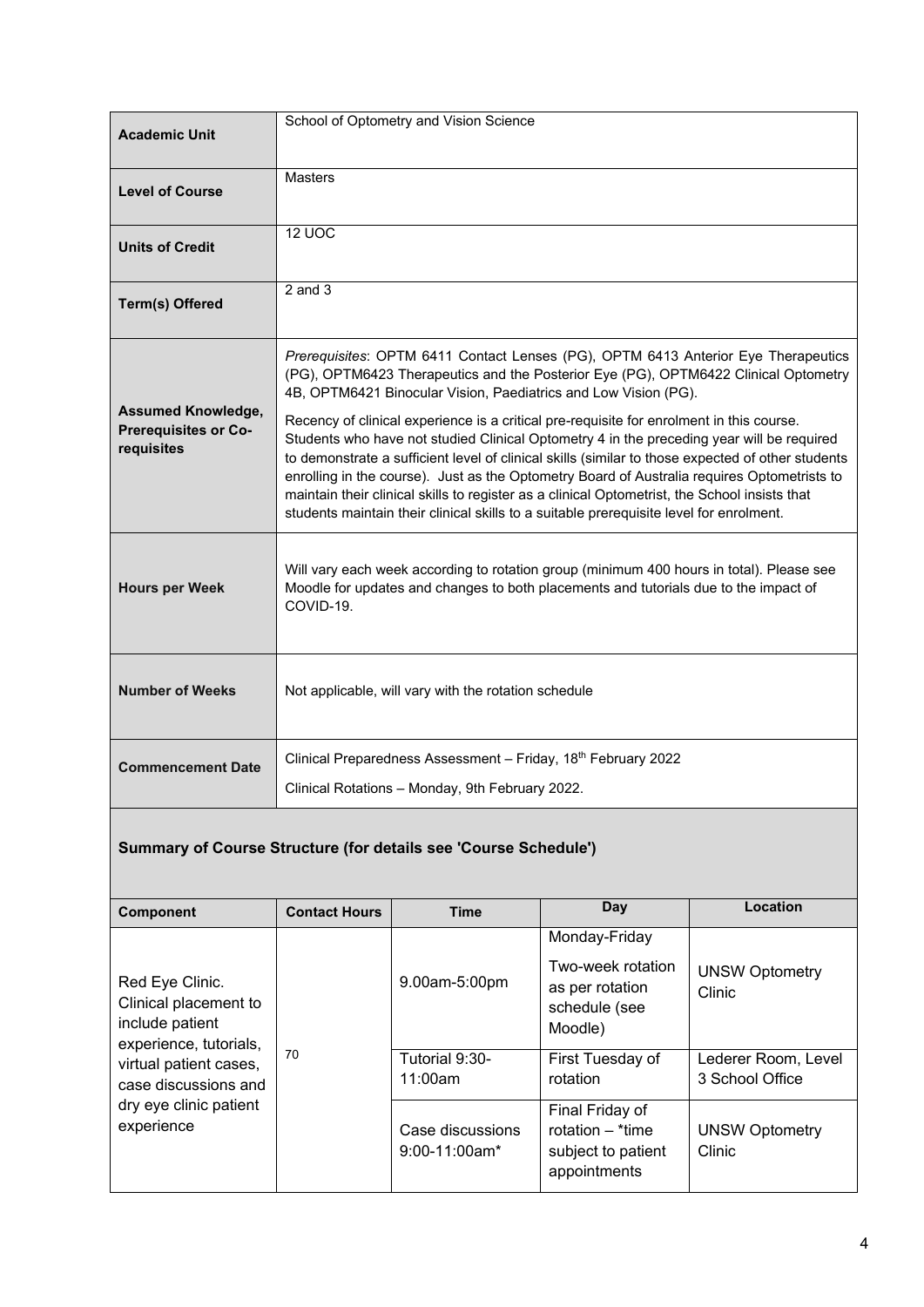| Prince of Wales<br><b>Hospital Eye Clinic</b><br>Placements        | $3-6$          | 9.00-12.00pm                                                               | Friday according to<br>rotation timetable<br>(see Moodle)                                                                                                                                                                                                                                                                          | <b>Prince of Wales</b><br><b>Hospital Eye Clinic</b>                                    |
|--------------------------------------------------------------------|----------------|----------------------------------------------------------------------------|------------------------------------------------------------------------------------------------------------------------------------------------------------------------------------------------------------------------------------------------------------------------------------------------------------------------------------|-----------------------------------------------------------------------------------------|
| Centre for Eye Health<br>placements and<br>tutorials               | 210            | 8:30am-5:00pm                                                              | Monday-Friday<br>Six-week rotation<br>as per timetable<br>(see Moodle)                                                                                                                                                                                                                                                             | Centre for Eye<br>Health, South Wing,<br>RMB and the<br>Cameron Centre in<br>Parramatta |
| Ocular Pathology<br>Clinic                                         | 30             | Tuesday 2:00-<br>3:30pm (alternate<br>weeks)<br>Friday 10:45am-<br>12:45pm | Tuesday/Friday<br>Students allocated<br>a patient on any<br>scheduled OP<br>Clinic must attend<br>30 minutes prior to<br>their patient to<br>allow for setup and<br>discussion<br>Please refer to the<br>internal clinic<br>timetable for your<br>allocated ocular<br>pathology patient.<br>See moodle for<br>further instruction. | <b>UNSW Optometry</b><br>Clinic, Special<br>Services Room                               |
| Royal Hobart<br><b>Hospital Eye Clinic</b>                         | $\overline{2}$ | As per rotation<br>group timetable                                         | See Moodle for<br>dates                                                                                                                                                                                                                                                                                                            | Online webinar to<br>replace face to face<br>content                                    |
| Private<br>Ophthalmology,<br>Optometry & Day<br>Surgery placements | @20            | As per rotation<br>group timetable                                         | As per rotation<br>group timetable<br>(see Moodle)                                                                                                                                                                                                                                                                                 | As per rotation group<br>timetable                                                      |
| Prince of Wales<br><b>Diabetes Centre</b><br>placements            | $3-6$          | 9:00am-12:00pm                                                             | Tuesday &<br>Wednesday<br>As per rotation<br>group timetable<br>(see Moodle)                                                                                                                                                                                                                                                       | <b>Prince of Wales</b><br><b>Hospital Diabetes</b><br>Centre                            |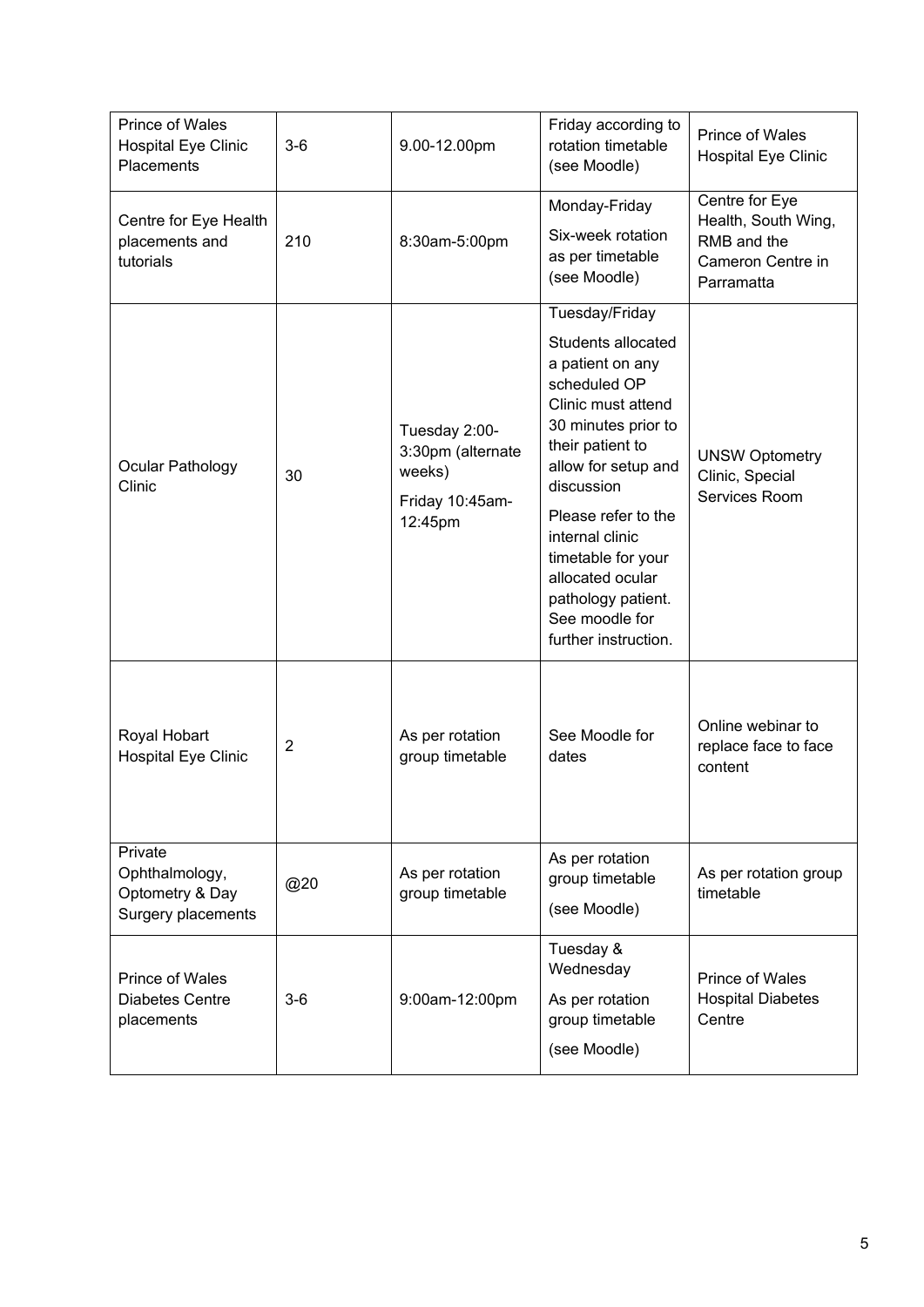| Dermatology<br>Placement (where<br>available) | 8                                                                                                                                       | 9:00am-5:00pm | Thursday<br>As per rotation<br>group timetable<br>(see Moodle) | Dr John Pyne<br>367 President Ave<br>Gymea |
|-----------------------------------------------|-----------------------------------------------------------------------------------------------------------------------------------------|---------------|----------------------------------------------------------------|--------------------------------------------|
| Total                                         | $350+$                                                                                                                                  |               |                                                                |                                            |
| <b>Special Details</b>                        | Students will be assigned to one of three groups for placement rotations and<br>activities.                                             |               |                                                                |                                            |
|                                               | Students may be required to attend compulsory clinical placements outside of<br>term times, please refer to Moodle for further details. |               |                                                                |                                            |
|                                               | Placement hours and location may be subject to change based on availability.<br>Please see Moodle for announcements.                    |               |                                                                |                                            |

### <span id="page-5-0"></span>**2.1 Course summary**

This supervised clinical course is designed to provide guided practical experience in the therapeutic management of ocular disease. Students will develop the ability to competently undertake safe and autonomous therapeutic management of patients, including the ability to design, implement and monitor appropriate management programs. The course comprises no less than 215 hours of clinical training in a range of settings, including primary, secondary and tertiary centres.

### <span id="page-5-1"></span>**2.2 Course aims**

This supervised clinical course is designed to provide guided practical experience in the therapeutic management of ocular disease. Students will develop the ability to competently undertake safe and autonomous therapeutic management of patients, including the ability to design, implement and monitor appropriate management programs. The course aims also to equip students with the skills to incorporate ocular therapeutics into their professional practice and to work in an integrated way with other health professionals.

### <span id="page-5-2"></span>**2.3 Course learning outcomes (CLO)**

At the successful completion of the course, students will (Refer to Kiely PM, Slater J. Optometry Australia Entry-level Competency (ELC) Standards for Optometry 2014. Clin Exp Optom 2015;98:65-89)

- Have practical experience in the differential diagnosis of ocular disease (Entry Level Competencies (ELC) 2.1-2.5, 3.1-3.4, 3.8, 4.1)
- Be competent to design, develop and revise a management plan for selected ocular diseases (allergic, infectious, toxic and traumatic conditions of the anterior eye) based on a sound understanding of the signs, symptoms, underlying pathology, laboratory results, epidemiology and the health status and history of the patient for conditions which may require either pharmacological or non-pharmacological treatment or intervention (ELC 1.2, 1.3, 1.4, 1.5, 2.1-2.5, 3.1-3.4, 3.8, 4.1, 4.4, 4.9, 4.11, 4.13)
- Be aware of the circumstances in which referral for specialist medical treatment is required and understand emergencies and serious complications that may be associated with anterior eye disease, so that these can be identified and managed promptly. This will also include the reporting of notifiable diseases and infection control (ELC 1.5, 1.7, 4.1, 4.4, 4.9, 4.11-4.13, 5.1, 5.2)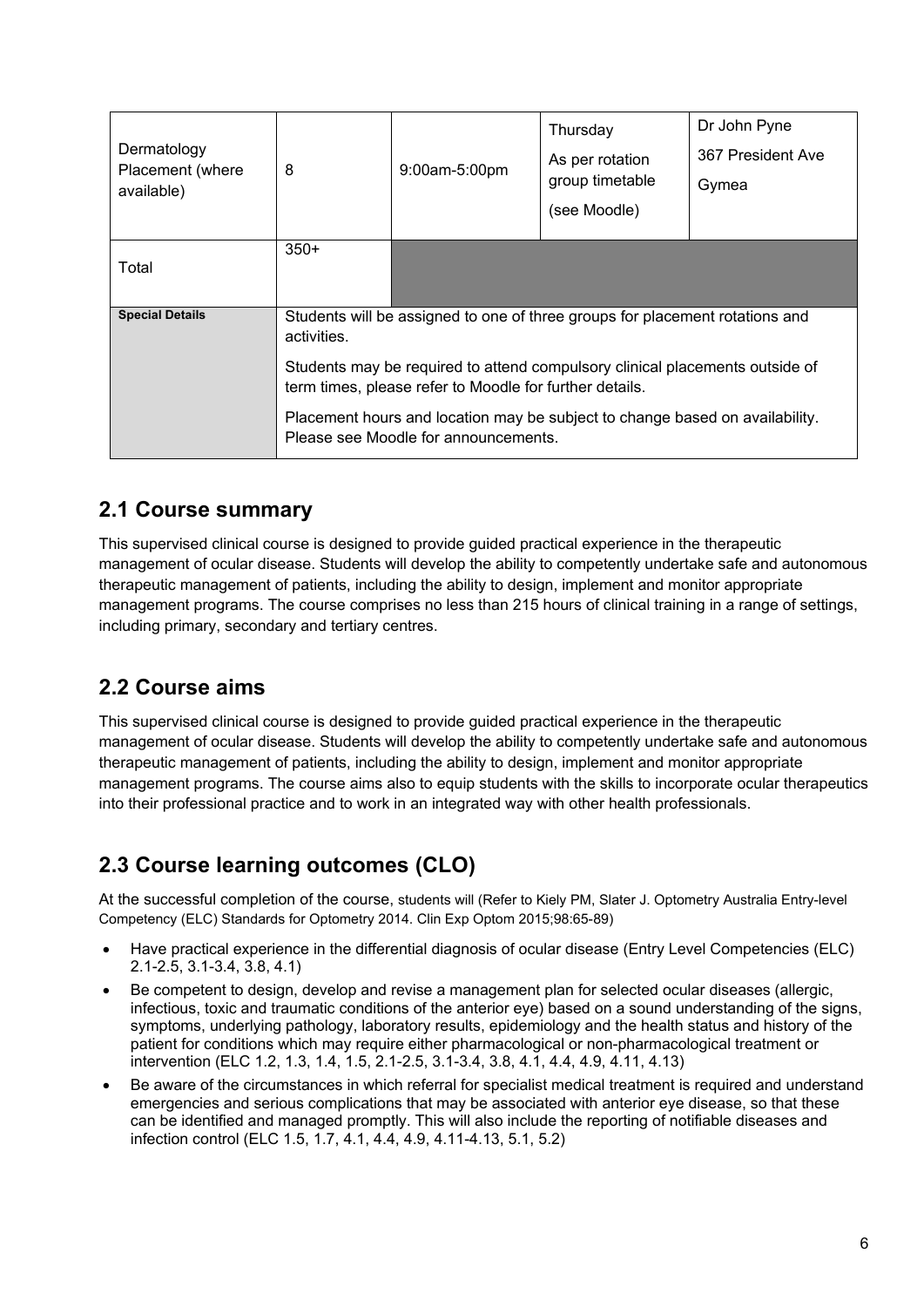- Have experience of planning and execute appropriate shared care arrangements for their patients, including being able to recognise the legal and ethical implications of such arrangements and interactions with other health care providers (ELC 1.3-1.7, 4.4, 4.9, 4.11-4.13, 5.1, 5.2)
- Be competent to diagnose, treat and or monitor glaucoma (as outlined by the Optometry Australia) (ELC 1.6, 2.1-2.5, 3.1-3.4, 3.8, 4.1, 4.4, 4.9, 4.11-4.13, 5.1, 5.2)
- Be able to communicate relevant advice and information to patients and others (ELC 1.5)
- Have increased confidence in their ability to diagnose and appropriately manage ocular disease (ELC 1.3)
- <span id="page-6-0"></span>• Appreciate the importance of ongoing skills training, for any practitioner working in this area (ELC 1.1)

### **2.4 Relationship between course and program learning outcomes and assessments**

| <b>Course Learning</b> | <b>LO Statement</b>                                                                                                                                                             | Program          | Related Tasks and         |
|------------------------|---------------------------------------------------------------------------------------------------------------------------------------------------------------------------------|------------------|---------------------------|
| Outcome (CLO)          |                                                                                                                                                                                 | Learning         | Assessments               |
|                        |                                                                                                                                                                                 | Outcome (PLO)    |                           |
| CLO <sub>1</sub>       | Have practical experience in the                                                                                                                                                | PLO <sub>1</sub> | Supervisor evaluations    |
|                        | differential diagnosis of ocular disease                                                                                                                                        | PLO <sub>2</sub> | Case log                  |
|                        |                                                                                                                                                                                 | PLO <sub>3</sub> | Oral examination          |
|                        |                                                                                                                                                                                 | PLO <sub>5</sub> |                           |
|                        |                                                                                                                                                                                 | PLO <sub>6</sub> |                           |
|                        |                                                                                                                                                                                 | PLO <sub>7</sub> |                           |
|                        |                                                                                                                                                                                 | PLO <sub>8</sub> |                           |
| CLO <sub>2</sub>       | Be competent to design, develop and                                                                                                                                             | PLO <sub>1</sub> | Case reports              |
|                        | revise a management plan for selected<br>ocular diseases (allergic, infectious, toxic                                                                                           | PLO <sub>2</sub> | Case evaluations          |
|                        | and traumatic conditions of the anterior                                                                                                                                        | PLO <sub>3</sub> | Case presentations and    |
|                        | eye) based on a sound understanding of<br>the signs, symptoms, underlying<br>pathology, laboratory results,<br>epidemiology and the health status and<br>history of the patient | PLO <sub>4</sub> | critical case evaluations |
|                        |                                                                                                                                                                                 | PLO <sub>5</sub> | Supervisor evaluations    |
|                        |                                                                                                                                                                                 | PLO <sub>6</sub> | Case log                  |
|                        |                                                                                                                                                                                 | PLO <sub>7</sub> | Oral examination          |
|                        |                                                                                                                                                                                 | PLO <sub>8</sub> |                           |
| CLO <sub>3</sub>       | Be aware of the circumstances in which                                                                                                                                          | PLO <sub>1</sub> | Written case reports      |
|                        | referral for specialist medical treatment is<br>required and understand emergencies                                                                                             | PLO <sub>2</sub> | Case discussions and      |
|                        | and serious complications that may be                                                                                                                                           | PLO <sub>3</sub> | critical case evaluations |
|                        | associated with anterior eye disease, so<br>that these can be identified and managed                                                                                            | PLO <sub>5</sub> | Oral examination          |
|                        | promptly.                                                                                                                                                                       | PLO <sub>6</sub> | Case log                  |
|                        |                                                                                                                                                                                 | PLO <sub>7</sub> |                           |
|                        |                                                                                                                                                                                 | PLO <sub>8</sub> |                           |
| CLO <sub>4</sub>       | Have experience of planning and execute                                                                                                                                         | PLO <sub>1</sub> | Glaucoma case report      |
|                        | appropriate shared care arrangements for                                                                                                                                        | PLO <sub>2</sub> | Critical case evaluation  |
|                        | their patients, including being able to<br>recognise the legal and ethical                                                                                                      | PLO <sub>3</sub> | tasks                     |
|                        | implications of such arrangements and                                                                                                                                           | PLO <sub>4</sub> | Assessable tutorials      |
|                        |                                                                                                                                                                                 | PLO <sub>5</sub> | Case discussions          |
|                        |                                                                                                                                                                                 |                  |                           |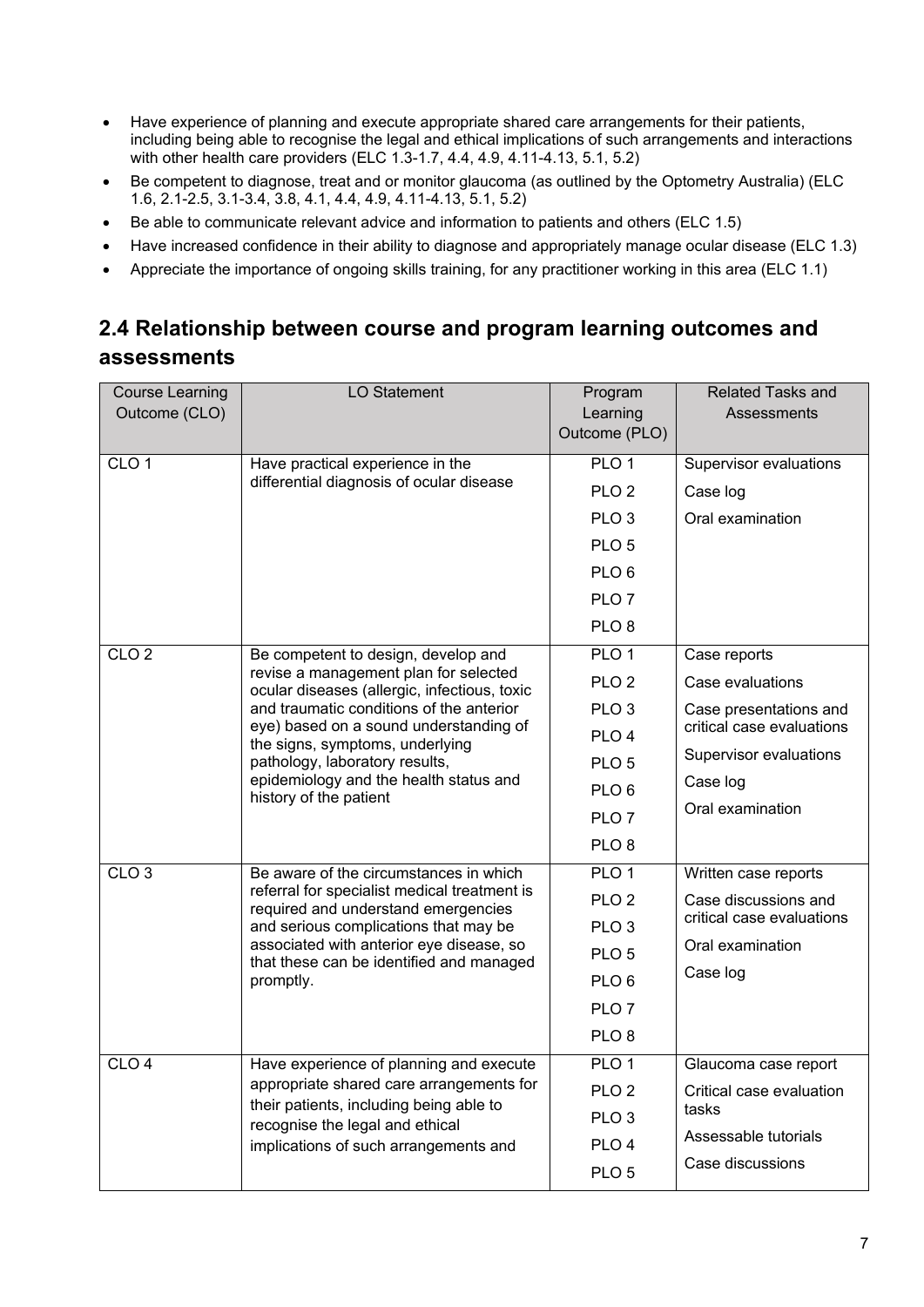|                  | interactions with other health care                           | PLO <sub>6</sub> | Written case evaluations |
|------------------|---------------------------------------------------------------|------------------|--------------------------|
|                  | providers                                                     | PLO <sub>7</sub> | Oral examination         |
|                  |                                                               | PLO <sub>8</sub> |                          |
| CLO <sub>5</sub> | Be competent to diagnose, treat and or                        | PLO <sub>1</sub> | Glaucoma case report     |
|                  | monitor glaucoma (as outlined by                              | PLO <sub>2</sub> | Critical case evaluation |
|                  | Optometry Australia)                                          | PLO <sub>3</sub> | task                     |
|                  |                                                               | PLO <sub>5</sub> | Oral examination         |
|                  |                                                               | PLO <sub>6</sub> |                          |
|                  |                                                               | PLO <sub>7</sub> |                          |
|                  |                                                               | PLO <sub>8</sub> |                          |
| CLO <sub>6</sub> | Be able to communicate relevant advice                        | PLO <sub>1</sub> | Case discussions         |
|                  | and information to patients and others                        | PLO <sub>2</sub> | Critical case evaluation |
|                  |                                                               | PLO <sub>5</sub> | Assessable tutorials     |
|                  |                                                               | PLO <sub>6</sub> | Oral examination         |
|                  |                                                               | PLO <sub>7</sub> |                          |
|                  |                                                               | PLO <sub>8</sub> |                          |
| CLO <sub>7</sub> | Have increased confidence in their ability                    | PLO <sub>1</sub> | Case discussions         |
|                  | to diagnose and appropriately manage<br>ocular disease        | PLO <sub>2</sub> | Critical case evalution  |
|                  |                                                               | PLO <sub>3</sub> | Case evaluations         |
|                  |                                                               | PLO <sub>5</sub> | Assessable tutorials     |
|                  |                                                               | PLO <sub>6</sub> | Oral examination         |
|                  |                                                               | PLO <sub>7</sub> |                          |
|                  |                                                               | PLO <sub>8</sub> |                          |
| CLO <sub>8</sub> | Appreciate the importance of ongoing                          | PLO <sub>1</sub> | Supervisor evaluations   |
|                  | skills training, for any practitioner working<br>in this area | PLO <sub>2</sub> | Case discussions         |
|                  |                                                               | PLO <sub>3</sub> | Oral examination         |
|                  |                                                               | PLO <sub>5</sub> |                          |
|                  |                                                               | PLO <sub>6</sub> |                          |
|                  |                                                               | PLO <sub>7</sub> |                          |
|                  |                                                               | PLO <sub>8</sub> |                          |
|                  |                                                               |                  |                          |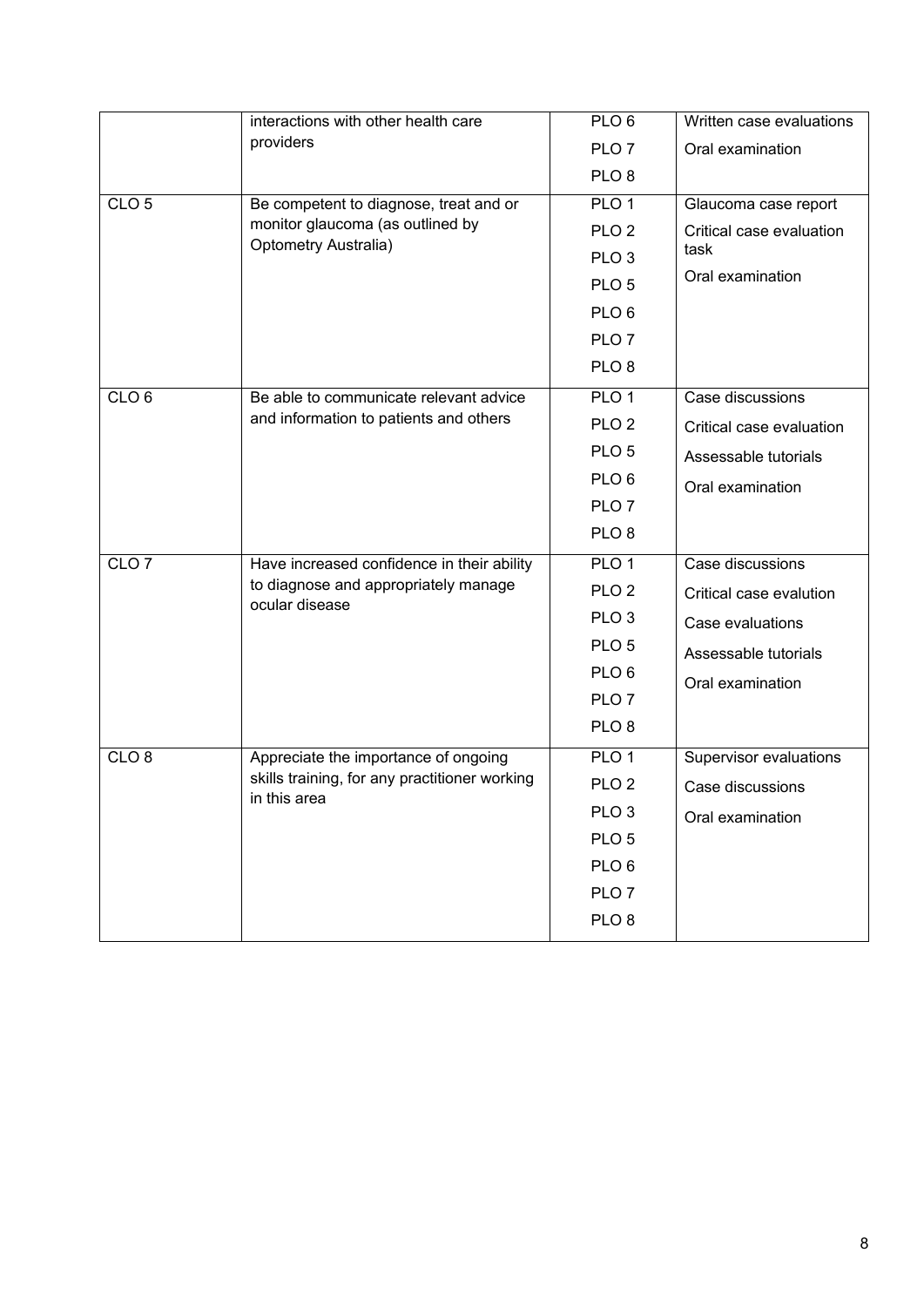### <span id="page-8-0"></span>**3. Strategies and approaches to learning**

### <span id="page-8-1"></span>**3.1 Learning and teaching activities**

Teaching Strategies:

To maximise learning effectiveness, several strategies are used in the course to encourage critical thinking<sup>[1](#page-8-3)</sup> and deep learning of the topics and issues. To achieve an adequate standard of knowledge and skills, students will need to undertake ongoing self-learning particularly on the current best practice in diagnosis and management of ocular disease and integration of this learning with students' clinical experience. The self-learning, reflective journal, virtual patient analysis and case study tasks require critical review, analysis and evaluation of the relevant scientific and clinical literature and consistent reading and reflection during the course. Case study tasks are informed by examples of best practice and by written and verbal feedback on draft reports.

Rationale for learning and teaching in this course:

#### *Learning and teaching philosophy and attributes*

*This course is intended to facilitate the development of skills in problem solving ability, clinical management, examination and diagnosis. It is a supervised and assessed clinical practicum comprising a minimum of 400*  hours clinical experience in a range of settings. Learning is reinforced through the completion of a case log, *reflective journal, preparation of case reports, virtual patients, case discussions, oral presentations and tutorials.*

| <b>Expectations of</b><br><b>Students</b> | Attendance:<br>The School of Optometry and Vision Science expects that students should<br>attend 100% of all classes and this is also the expectation of the UNSW<br>Optometry Clinic. It is difficult to become an all-encompassing professional if                                                                                                                                                                                                                                                                                                                                                                                                                                      |
|-------------------------------------------|-------------------------------------------------------------------------------------------------------------------------------------------------------------------------------------------------------------------------------------------------------------------------------------------------------------------------------------------------------------------------------------------------------------------------------------------------------------------------------------------------------------------------------------------------------------------------------------------------------------------------------------------------------------------------------------------|
|                                           | you have simply missed information from lack of attendance. Attendance at<br>compulsory course components may be monitored by taking a roll or audit of<br>practice placements. You may lose marks from your final course mark for<br>non-attendance, unless you submit an application for special consideration<br>and provide appropriate documentation. Attempts to falsify the attendance<br>registers will be managed under UNSW Student Misconduct Procedures:<br>https://www.gs.unsw.edu.au/policy/documents/studentmisconductprocedures.<br>pdf                                                                                                                                   |
|                                           | The UNSW Optometry Clinic Manual 2020 outlines the procedures for<br>students who are late or unable to attend their scheduled clinic or external<br>clinical placements. On the day of the clinic you should contact Clinic<br>Reception staff as soon as possible (02 9385 4624) to notify them of your<br>absence and email the Clinic Director and the Course Convenor. Any<br>absences due to illness must be supported by a Medical Certificate.<br>The University uses email as an official form of communication for students. All<br>UNSW students have their own email account. The School of Optometry and<br>Vision Science will also make use of this form of communication. |

### <span id="page-8-2"></span>**3.2 Expectations of students**

<span id="page-8-3"></span><sup>1</sup> What is meant by critical thinking? If you are unsure, please see the following discussion on critical reading and writing, provided by UNSW's learning centre: https://student.unsw.edu.au/writing-critical-review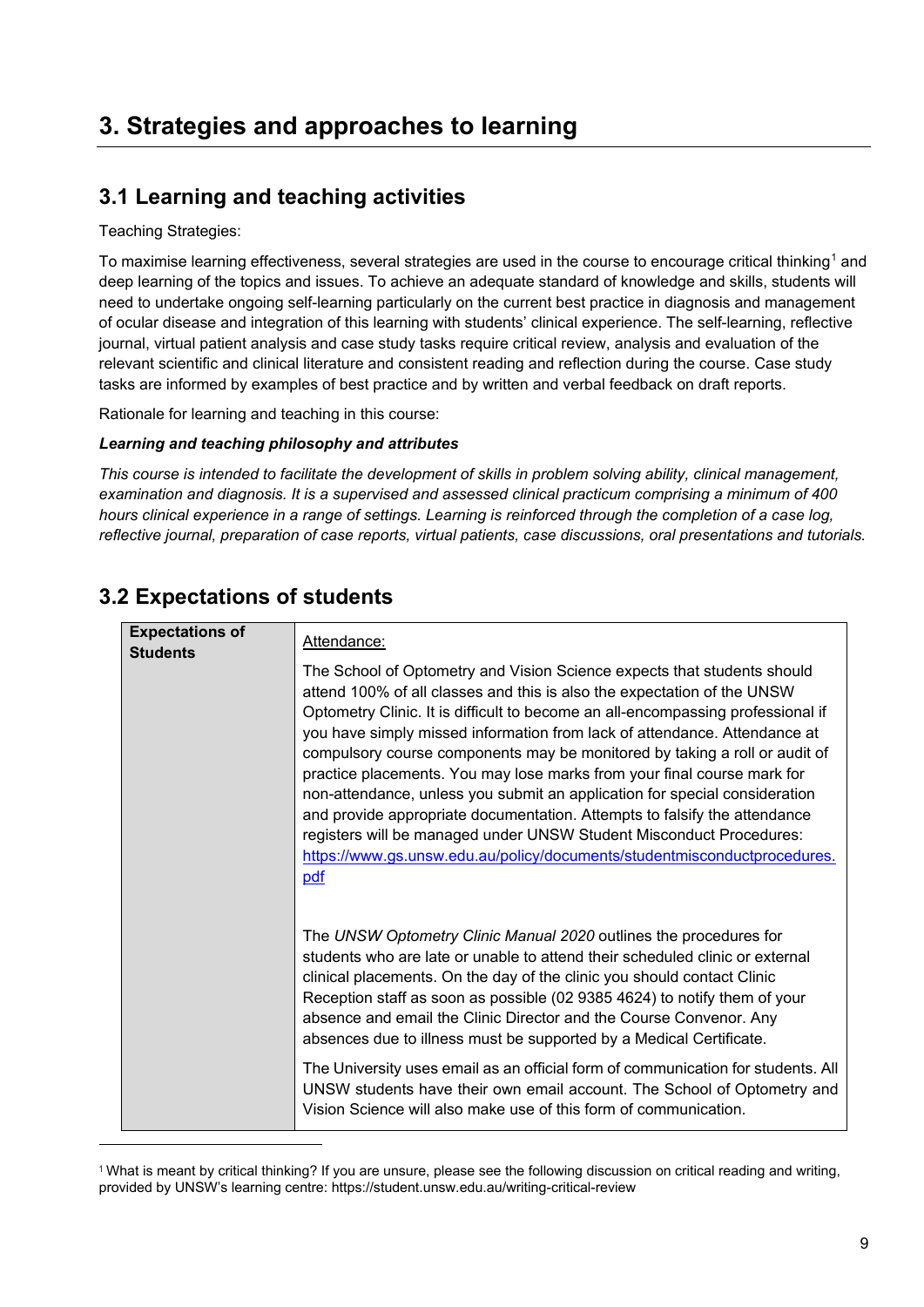| It is extremely important that you know how to use your Zmail and ensure that<br>you check it regularly. You are advised to link your official UNSW email<br>address to your habitual email address (e.g. hotmail). You will miss out on vital<br>information from the School and University if you do not check your Zmail. |
|------------------------------------------------------------------------------------------------------------------------------------------------------------------------------------------------------------------------------------------------------------------------------------------------------------------------------|
| For more information or if you are having connection or access problems, see:                                                                                                                                                                                                                                                |
| <b>IT Service Centre</b>                                                                                                                                                                                                                                                                                                     |
| https://www.myit.unsw.edu.au/                                                                                                                                                                                                                                                                                                |
| Telephone: 02 9385 1333                                                                                                                                                                                                                                                                                                      |
| Contact Us: https://www.myit.unsw.edu.au/contact-us                                                                                                                                                                                                                                                                          |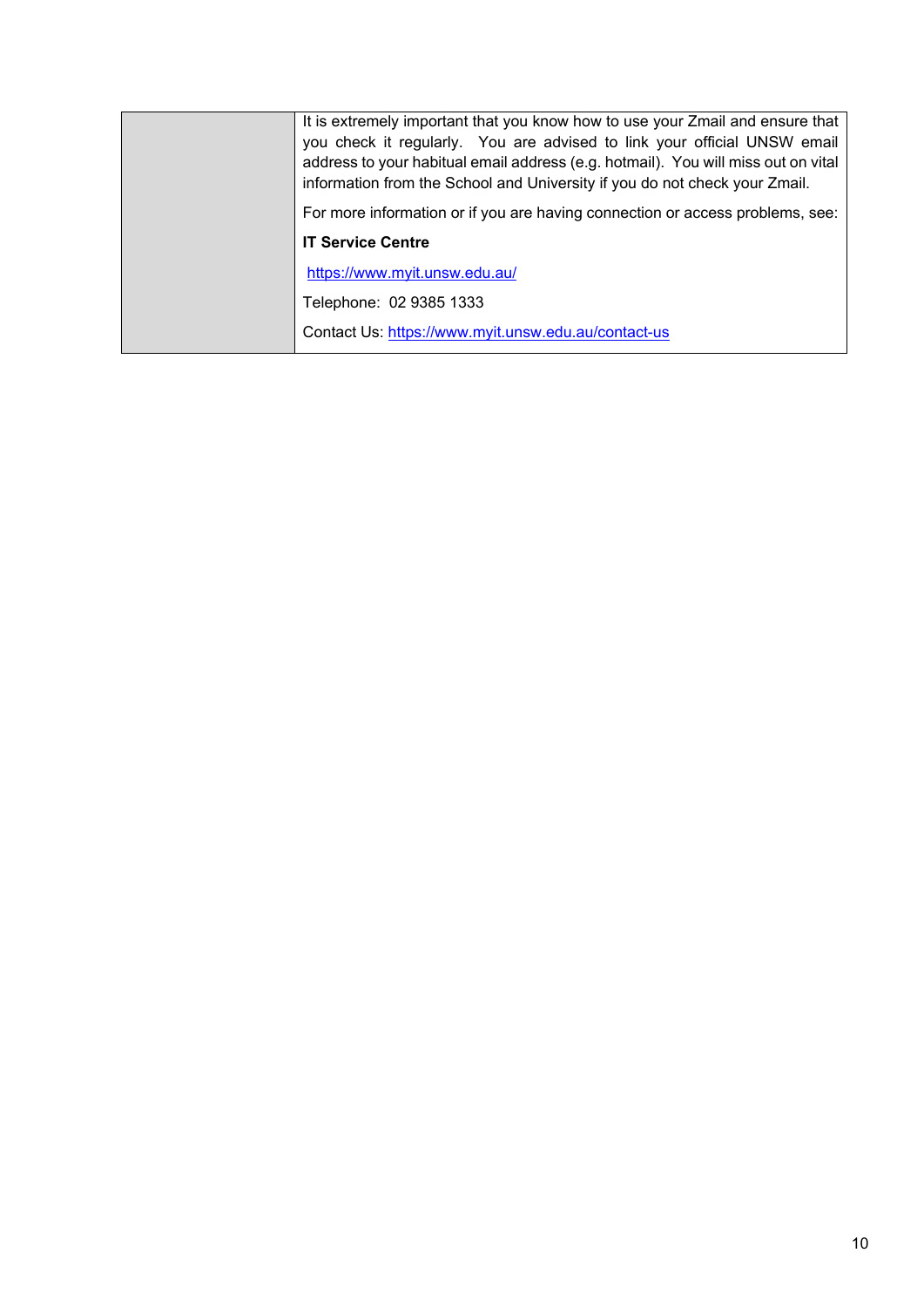### **4. Course schedule and structure**

Some of this information is available on the *[Online Handbook](https://www.handbook.unsw.edu.au/)*<sup>1</sup> *and the [UNSW Timetable](http://timetable.unsw.edu.au/2022/subjectSearch.html)*[2](http://timetable.unsw.edu.au/2022/subjectSearch.html)*.*

See rotation schedule and group allocations. Placement attendance is compulsory. For each and every placement a signed placement log must be submitted. It is your responsibility to also complete a summary log sheet so that a total number of cases in each of the disease groups may be determined. **If a placement is cancelled it is your responsibility to follow up to reschedule**. **All placement logs and the summary questionnaires, unless otherwise noted, are due to Moodle within 2 weeks of placement completion, or 5pm Friday 19th November 2021 whichever occurs first.** 

<span id="page-10-0"></span>

| Date          | Activity                   | Teaching format (e.g., Internet-<br>based, face-to-face lectures,<br>tutorials, etc).                                                          | Assignment type and Submission dates                                                                                                                                                                                                                                                       |
|---------------|----------------------------|------------------------------------------------------------------------------------------------------------------------------------------------|--------------------------------------------------------------------------------------------------------------------------------------------------------------------------------------------------------------------------------------------------------------------------------------------|
| Per timetable | Red Eye Clinic             | Clinical placement to include<br>direct patient experience,<br>tutorials, virtual patient cases,<br>case discussions                           | Tutorial assessment and virtual patient discussion on Day 2 of rotation<br>Supervisor Evaluations (Red Eye Clinic and Dry Eye Clinic)<br>Oral presentation on final day of rotation<br>Completion and submission of placement log through Moodle within 2 weeks of<br>placement completion |
| Per timetable | POWH Eye Clinic            | Clinical placements & case<br>discussions                                                                                                      | Completion and submission of placement log through Moodle within 2 weeks of<br>placement completion                                                                                                                                                                                        |
| Per timetable | Centre for Eye<br>Health   | Clinical placements, report<br>writing, case review, attendance<br>at weekly seminar, online<br>lecture, article review and<br>assessment task | Weekly formative quizzes and summative quiz at the end of the rotation<br>Completion and submission of placement and equipment log through Moodle<br>within 2 weeks of placement completion                                                                                                |
| Per timetable | Ocular Pathology<br>Clinic | Clinical participation and<br>observation, case discussions<br>and tutorials                                                                   | Perimetric assessment, posted on Moodle/email, open 18 <sup>th</sup> April. Due 25 <sup>th</sup><br>April.<br>1-3 Critical Case Evaluation and Presentation cases.<br><b>Supervisor Evaluation</b>                                                                                         |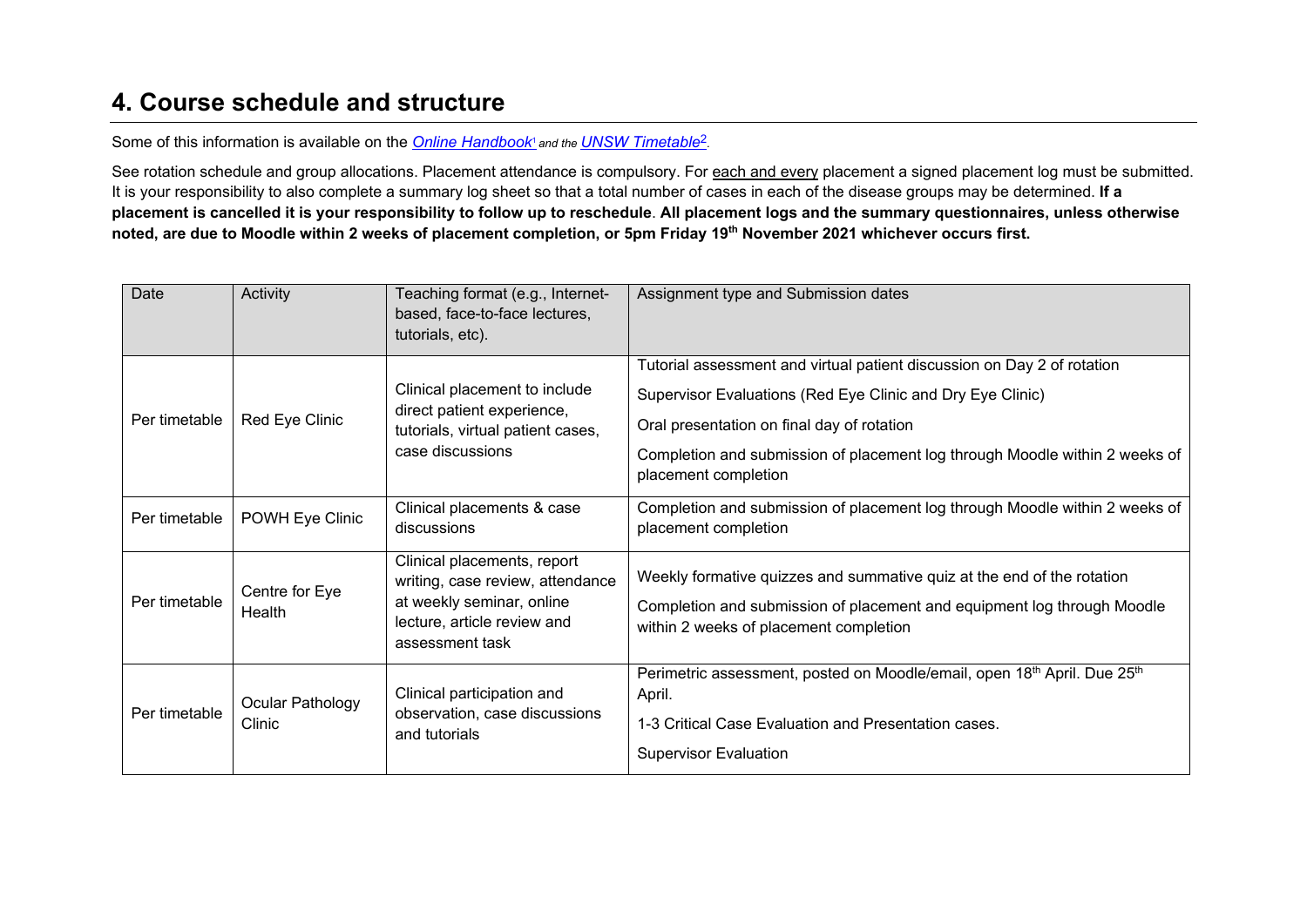|                 |                                                                             |                                                                     | Referral letter assessment, posted on Moodle/email, open 11 <sup>th</sup> July. Due 18 <sup>th</sup><br>July.                                                                                                   |
|-----------------|-----------------------------------------------------------------------------|---------------------------------------------------------------------|-----------------------------------------------------------------------------------------------------------------------------------------------------------------------------------------------------------------|
| Per timetable   | Private<br>Ophthalmology &<br><b>Optometry Clinics &amp;</b><br>Day Surgery | Clinical placements, case<br>discussions, observation of<br>surgery | Completion and submission of placement log through Moodle within 2 weeks of<br>placement completion                                                                                                             |
| Per timetable   | <b>Hospital Diabetes</b><br>Clinic                                          | Clinical placements, case<br>discussions                            | Completion and submission of placement log through Moodle within 2 weeks of<br>placement completion                                                                                                             |
| Per timetable   | Dermatology                                                                 | Clinical placement, case<br>discussions                             | Completion and submission of placement log through Moodle within 2 weeks of<br>placement completion                                                                                                             |
| Final oral exam |                                                                             |                                                                     | Overall summary log showing total number of cases in each category and all<br>outstanding logs submitted through Moodle by 5PM Friday 18th November<br>2022<br>20-minute oral scheduled during the exam period. |

\*NB: As stated in the UNSW Assessment Policy: 'one or more tasks should be set, submitted, marked and returned to students by the mid-point of a course'

1 UNSW Virtual Handbook[: http://www.handbook.unsw.edu.au](https://www.handbook.unsw.edu.au/)

2 UNSW Timetable:<http://www.timetable.unsw.edu.au/>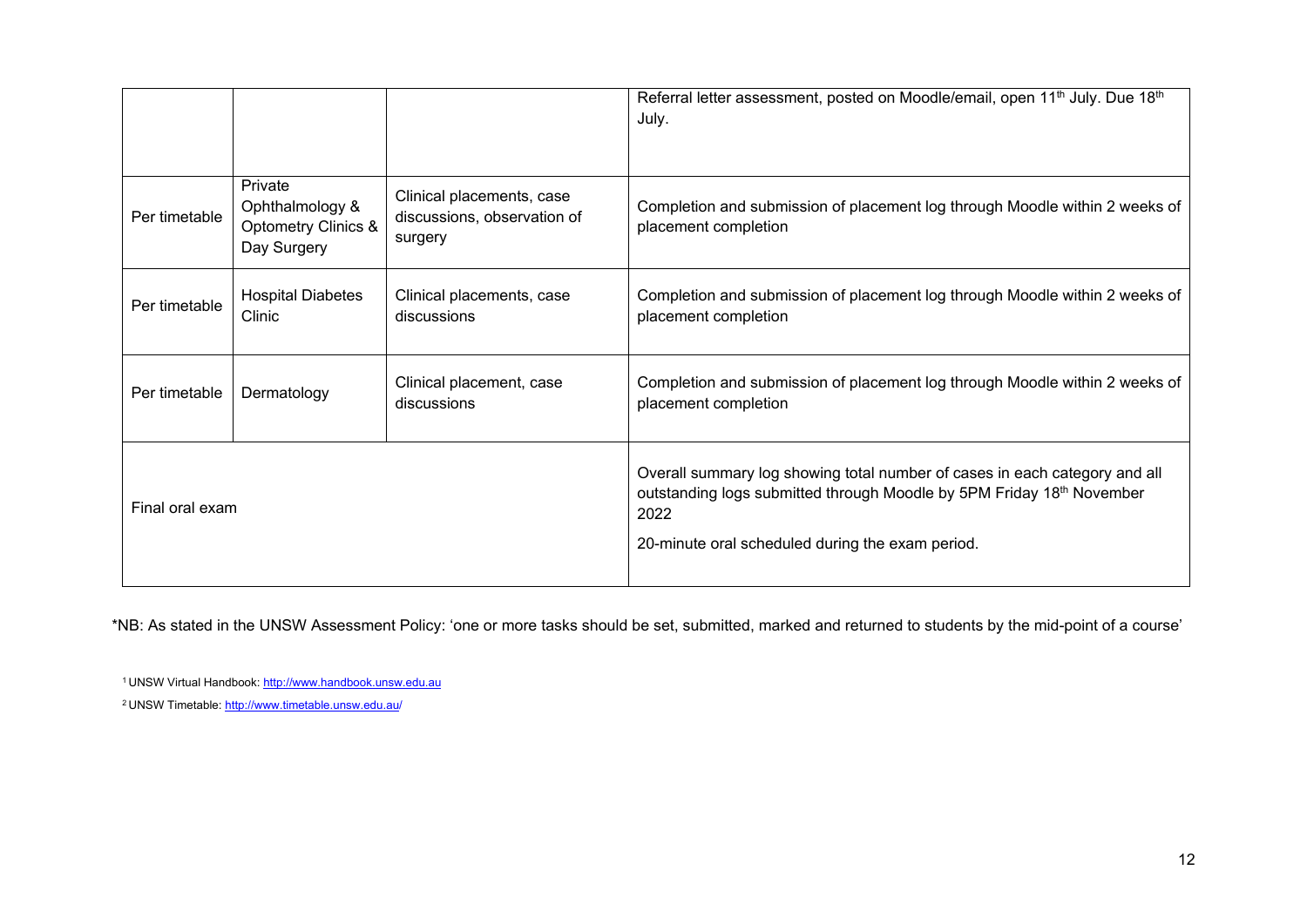### <span id="page-12-0"></span>**5. Assessment**

Formal course assessment will comprise of **written assignments** (35%), **submission of case logs and summary log** (2%), **supervisor evaluations** (15%), **case discussions and presentations** (15%), **an oral examination** (33%) and two hurdles - **a clinical preparedness assessment and the Centre for Eye Health quiz**. A grade of more than 50% in each of the written assignment, supervisor evaluation, case discussions and presentation, and oral examination components is required to pass the course.

The **written assignments** are comprised of case reports, a perimetry assignment and a referral letter assignment (35%)

- 1. **Two (2) written case reports** are required. One report is due **5PM Friday, 8th June, 2022** and the second due **5PM Friday 7th October 2022**. Case reports may be submitted earlier than the published deadline. Failure to timely submit a case report in Term 2 will prevent progression to Term 3. Case reports are to be submitted electronically to Turnitin via Moodle, and feedback will be provided electronically via Turnitin and feedback will be available through Moodle
	- a.**Case reports** should include the initial evaluation and at least one follow up visit where possible, and comprise of a detailed case history, differential diagnosis, management strategies, patient counselling and follow up schedule. Imaging, diagnostic tests and photographs should be included where possible. The marking scheme and example case reports are provided via Moodle prior to submission.
		- i. One report will describe a therapeutically managed case of glaucoma.
		- ii. One report will describe a therapeutically managed case of ocular infection, inflammation or acute red eye.
		- iii. The cases may be submitted in any order.
		- iv. Selected cases must have been directly observed by the student at any stage/site during clinical training and must be amenable to optometric therapeutic management.
		- v. Case reports have an 1800 word limit, excluding abstract, tables and references. Students are encouraged to summarise information in tables where appropriate, per the case report template on Moodle. 5% will be deducted for being over the word limit. An additional 5% will be deducted for every 100 words over the limit.
- 2. **Perimetry, referral letter and critical case evaluation assessment tasks** will be assigned during the Ocular Pathology clinic.

#### **Submission of case logs** (2%)

- 1. Students will be required to submit their **placement logs and complete summary questionnaires** to confirm completion of the requisite clinical experience.
	- a.These are to be submitted through Moodle within 2 weeks following completion of each placement or **5PM Friday 18th November 2022,** whichever occurs first**.**
	- b.The overall summary questionnaire/log is also due by **5PM Friday 18th November 2022**. It is recommended that a reflective journal is completed for each clinical placement.
	- c. The oral examination cannot proceed without prior submission of the logs and case reports

#### **Supervisor Evaluations** (15%)

1. Internal supervisors will provide assessment of student performance using a structured performance evaluation. This will be used for the provision of feedback to the students.

#### **Case Presentations and Discussions** (15%)

1. Assessable case presentations/critical case evaluation presentations and discussions will take place during the Red Eye Clinic and Ocular Pathology Clinic.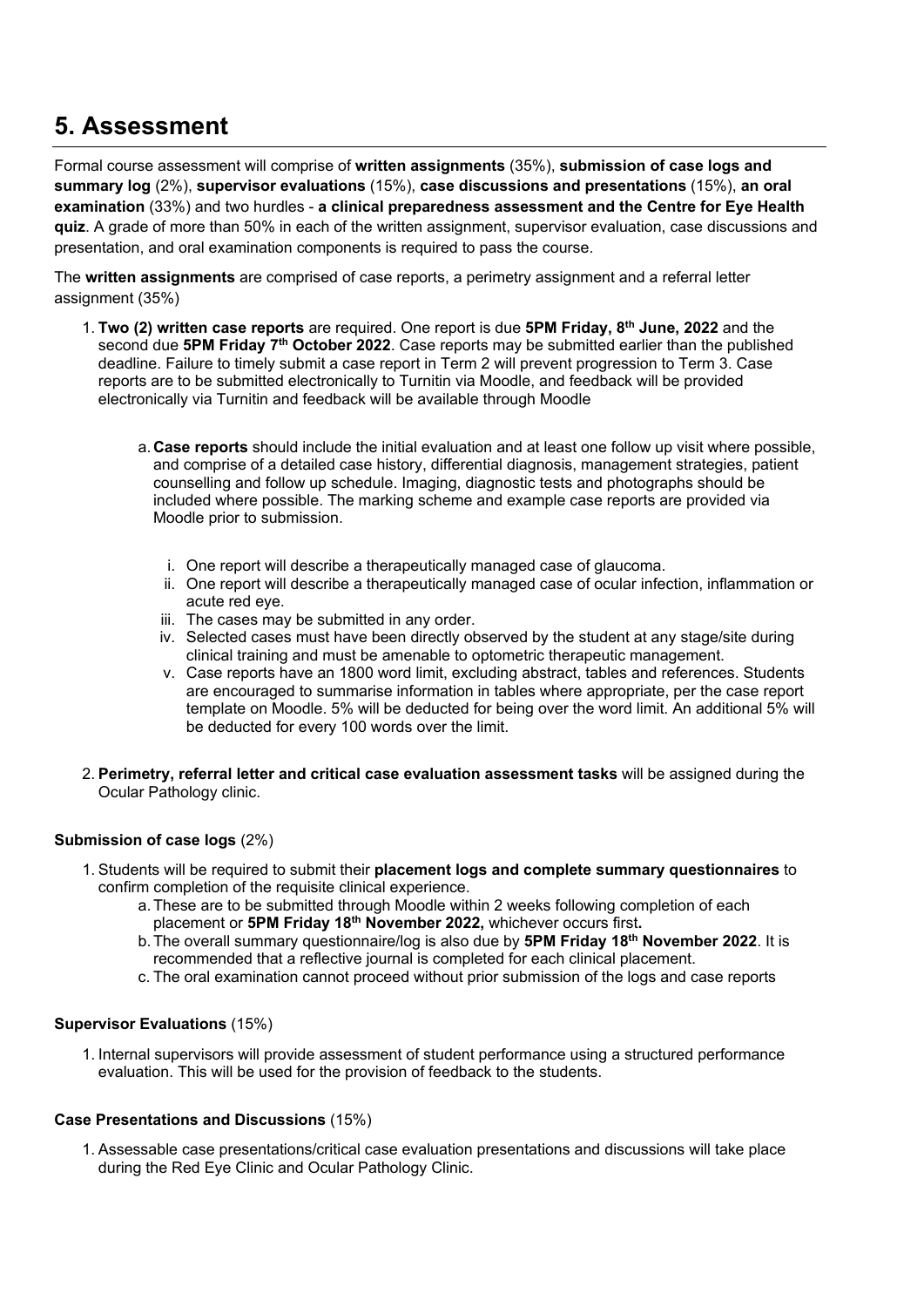#### **Oral Examination** (33%)

1. A 20-minute **oral examination** based on the written case reports, legislative issues and other issues of therapeutic management will be conducted by 2 examiners and scheduled in Term 3.

#### **Clinical preparedness assessment** (Hurdle)

- 1. Prior to commencing clinical rotations, students will be required to undertake a one-hour multiple choice exam available on Moodle.
	- a.The pass mark for the hurdle requirement is 70%.
	- b.For those students who fail to achieve a pass mark of 70% a subsequent written task will be assigned with a satisfactory/unsatisfactory mark provided (satisfactory is again set at 70%).

#### **Centre for Eye Health Quiz** (Hurdle)

- 1. This summative quiz will be administered during the rotation through the Centre for Eye Health a. a pass grade for the hurdle set at 65%.
	- b.For those students who fail to achieve a mark of 65% a subsequent task will be assigned.

The course coordinator is responsible for the calculation of provisional composite marks and a recommendation for action for each student. The Examination Committee comprising senior members of the Faculty and which is chaired by the Head of the School of Optometry and Vision Science at UNSW meet to review the provisional marks. The Examination Committee meets at the end of each session or at other times in extraordinary circumstances and grades are awarded according to the UNSW assessment policy [\(https://student.unsw.edu.au/assessment\)](https://student.unsw.edu.au/assessment). Final composite marks are released to the student via email and myUNSW and students are notified of results and need for possible supplementary examinations [\(https://student.unsw.edu.au/results](https://student.unsw.edu.au/results) and [https://student.unsw.edu.au/academic-transcript\)](https://student.unsw.edu.au/academic-transcript).

All submissions, including late submissions, are subject to the School of Optometry and Vision Science Policy on Submission of Assignments [\(https://www.optometry.unsw.edu.au/study/undergraduate-degrees/important](https://www.optometry.unsw.edu.au/study/undergraduate-degrees/important-information-and-policies)[information-and-policies\)](https://www.optometry.unsw.edu.au/study/undergraduate-degrees/important-information-and-policies). Notably, it states "...any assignments submitted after the due date and time of submission will normally attract a penalty as follows: 10% if submitted on the due date before 5pm, but later than the due time; or 20% per day if submitted after the due date; or 40% for assignments that are due on Friday and submitted on the following Monday."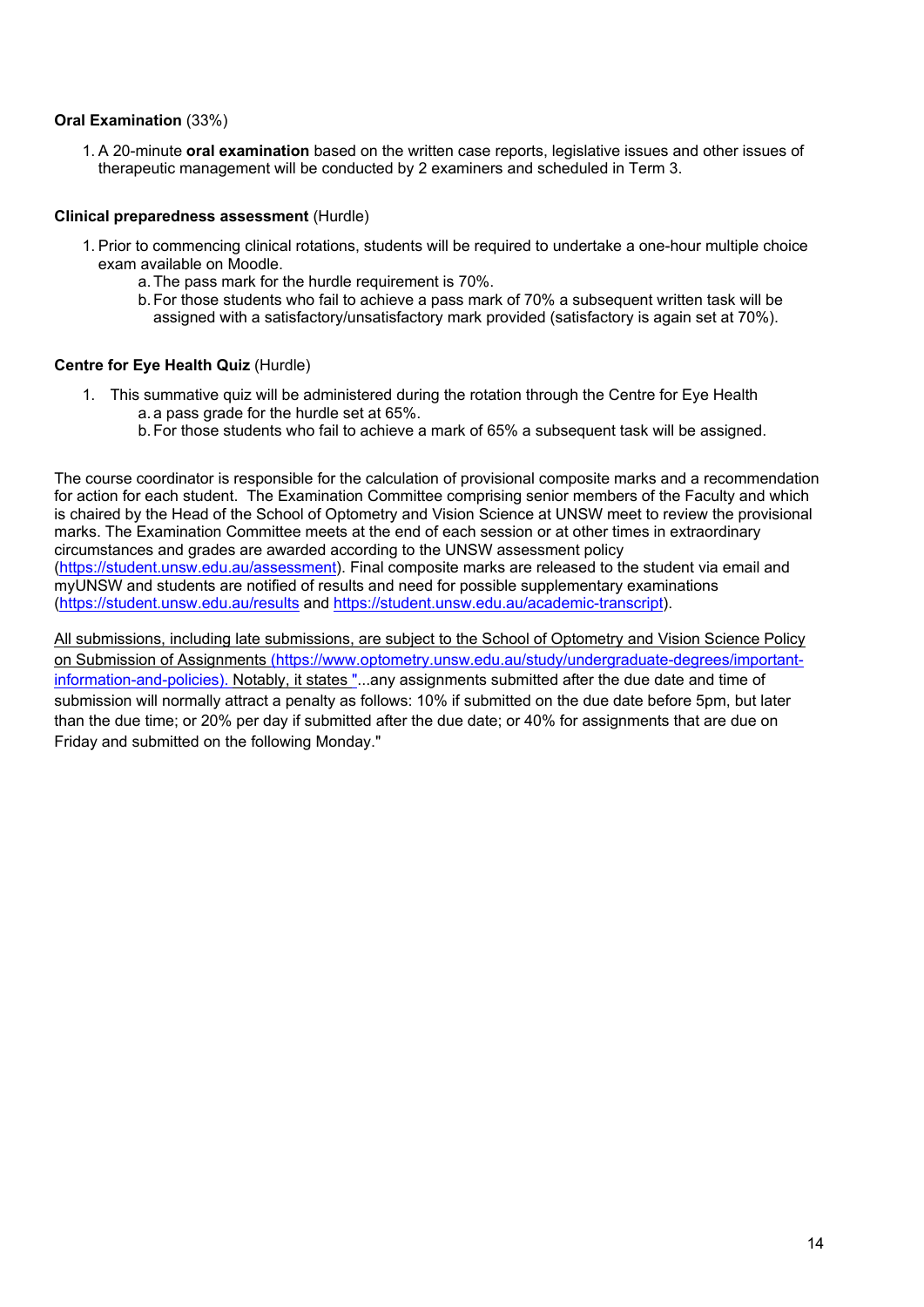### **5.1 Assessment tasks**

<span id="page-14-0"></span>

| <b>Task</b>                            | $%$ of        | Due date                                                                           | <b>Assessment Criteria</b>                                                                                                                                                   | <b>Feedback</b>                                                                                                                    |                                                 |            |
|----------------------------------------|---------------|------------------------------------------------------------------------------------|------------------------------------------------------------------------------------------------------------------------------------------------------------------------------|------------------------------------------------------------------------------------------------------------------------------------|-------------------------------------------------|------------|
|                                        | total<br>mark |                                                                                    |                                                                                                                                                                              | <b>WHO</b>                                                                                                                         | <b>WHEN</b>                                     | <b>HOW</b> |
|                                        | 2%            | Overall summary log:                                                               |                                                                                                                                                                              |                                                                                                                                    |                                                 |            |
| Completion and                         |               | 5PM Friday 18th<br>November 2022                                                   | Students will be advised if they<br>have not seen the requisite number                                                                                                       | Prof Fiona<br>Stapleton                                                                                                            | At the time of the<br>oral examination          | Email      |
| submission of<br>placement, case       |               | <b>Individual Placement</b><br>logs:                                               |                                                                                                                                                                              |                                                                                                                                    |                                                 |            |
| logs and overall<br>summary log        |               | Within 2 weeks of<br>placement completion<br>or 5PM Friday 18th<br>November 2022   | of cases of different types                                                                                                                                                  |                                                                                                                                    |                                                 |            |
| Clinical<br>Preparedness<br>Assessment | Hurdle        | First date:<br>Friday 18th February<br>2022                                        | 70% pass mark required (see<br>above)                                                                                                                                        | Dr Kath Watt                                                                                                                       | Following exam                                  | Via Moodle |
| Centre for Eye<br><b>Health Quiz</b>   | Hurdle        | During the last week<br>of Centre for Eye<br><b>Health Rotation</b>                | 65% pass mark required (see<br>above)                                                                                                                                        | Mr Michael<br>Yapp                                                                                                                 | Following exam                                  | Verbal     |
| Supervisor<br>evaluations              | 15%           | These will occur<br>during the Red Eye,<br>Dry Eye and Ocular<br>Pathology Clinics | Students are required to achieve a<br>50% or higher grade in the<br>Supervisor Evaluation section to<br>pass the course. Performance will<br>be judged against competencies. | Ms Lily Ho,<br>A/Prof Maria<br>Markoulli and<br>Professor Fiona<br>Stapleton and<br>Ms Emilie<br>Ross/A/Prof<br>Chapman-<br>Davies | Following and<br>during placement<br>activities | Verbal     |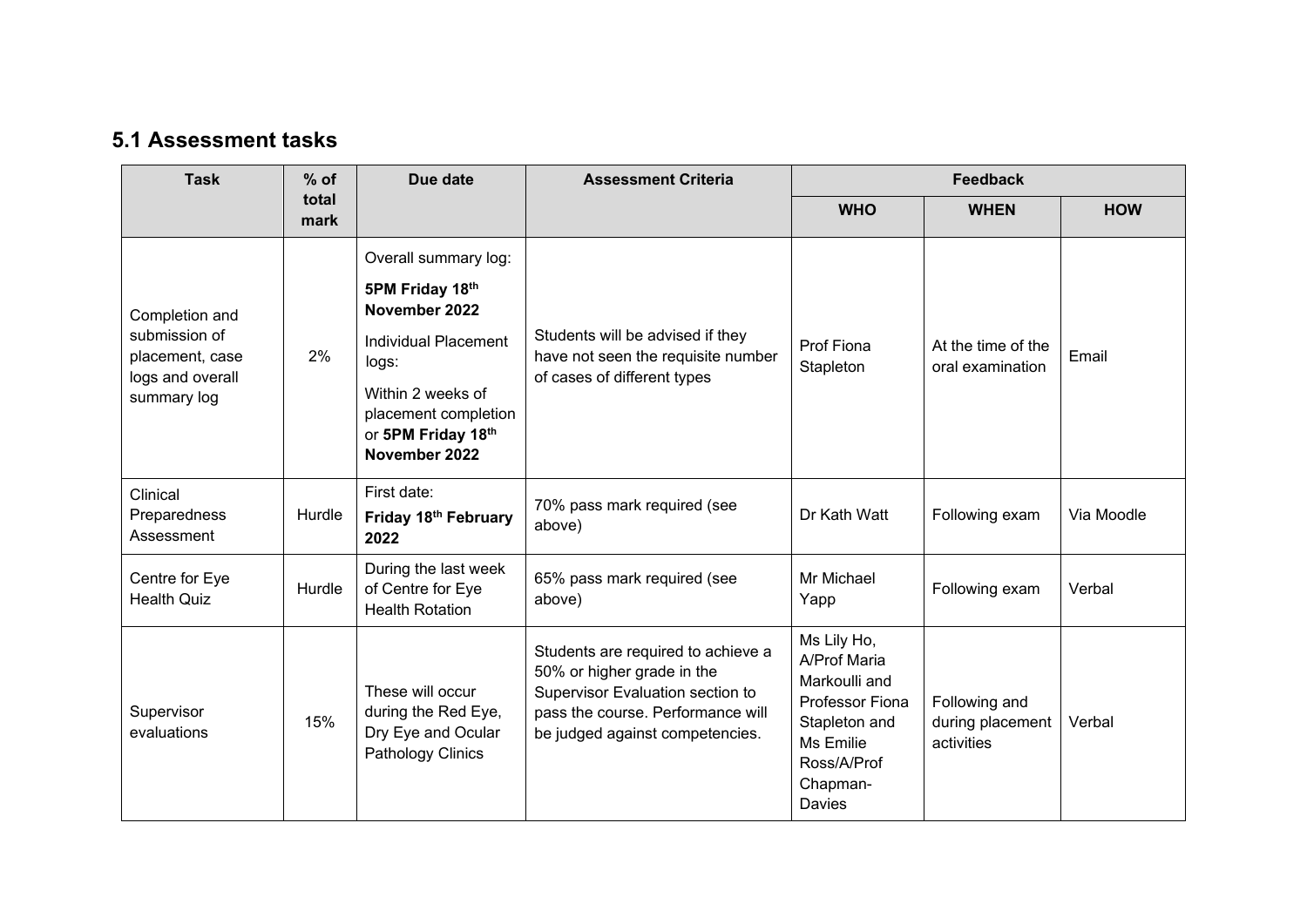| Case<br>presentations/Critical<br>case evaluation<br>presentation                                                         | 15% | Students are required to achieve a<br>These will occur<br>50% or higher grade in the Case<br>during the Red Eye<br>presentation section to pass the<br>and Ocular Pathology<br>course. Performance will be judged<br>Clinics<br>against competencies. |                                                                                                                                                                                                                                                                                                                                                                                                                                                                                                                                                                                                                                                                                                                                                                                | Ms Lily Ho and<br>Ms Emilie<br>Ross/A/Prof<br>Chapman-<br>Davies                                | Following<br>presentations                | Verbal                                 |
|---------------------------------------------------------------------------------------------------------------------------|-----|-------------------------------------------------------------------------------------------------------------------------------------------------------------------------------------------------------------------------------------------------------|--------------------------------------------------------------------------------------------------------------------------------------------------------------------------------------------------------------------------------------------------------------------------------------------------------------------------------------------------------------------------------------------------------------------------------------------------------------------------------------------------------------------------------------------------------------------------------------------------------------------------------------------------------------------------------------------------------------------------------------------------------------------------------|-------------------------------------------------------------------------------------------------|-------------------------------------------|----------------------------------------|
| <b>Written Assignments</b><br>2 case reports<br>Perimetry<br>assignment<br>Referral letter<br>Critical case<br>evaluation | 35% | Case Reports:<br>Report 1: 5PM<br>Friday, 8 <sup>th</sup> June 2022<br>Report 2: 5PM<br>Friday, 7 <sup>th</sup> October,<br>2022                                                                                                                      | Students are required to achieve a<br>50% or higher grade in the written<br>assignment component to pass the<br>course<br>Case reports will be assessed on:<br>1. 20% Diagnosis (Signs,<br>symptoms, pathophysiology and<br>epidemiology)<br>2. 20% Differential (Clear reasons<br>for including and excluding all<br>important differentials)<br>3. 20% Management (Non-medical;<br>medical with frequency,<br>concentration, duration,<br>instructions, pharmacology, side<br>effects and contraindications;<br>surgical)<br>4. 20% Prognosis (Natural history,<br>expected outcome of<br>interventions, long term<br>monitoring, review periods,<br>advice to patient)<br>5. 20% Literature (Statements<br>referenced, major clinical trials<br>and established guidelines) | Prof Fiona<br>Stapleton,<br>A/Prof David<br>Pye, Ms Emilie<br>Ross/A/Prof<br>Chapman-<br>Davies | Within 4 weeks<br>following<br>submission | Electronic<br>feedback via<br>Turnitin |
|                                                                                                                           |     | Perimetry<br>assessment:<br>open 18th April. Due<br>25 <sup>th</sup> April.                                                                                                                                                                           | Perimetry assignment quality is<br>assessed with respect to relevant<br>critical competencies.                                                                                                                                                                                                                                                                                                                                                                                                                                                                                                                                                                                                                                                                                 | Ms Emilie Ross                                                                                  | Feedback on<br>request via email          | Email                                  |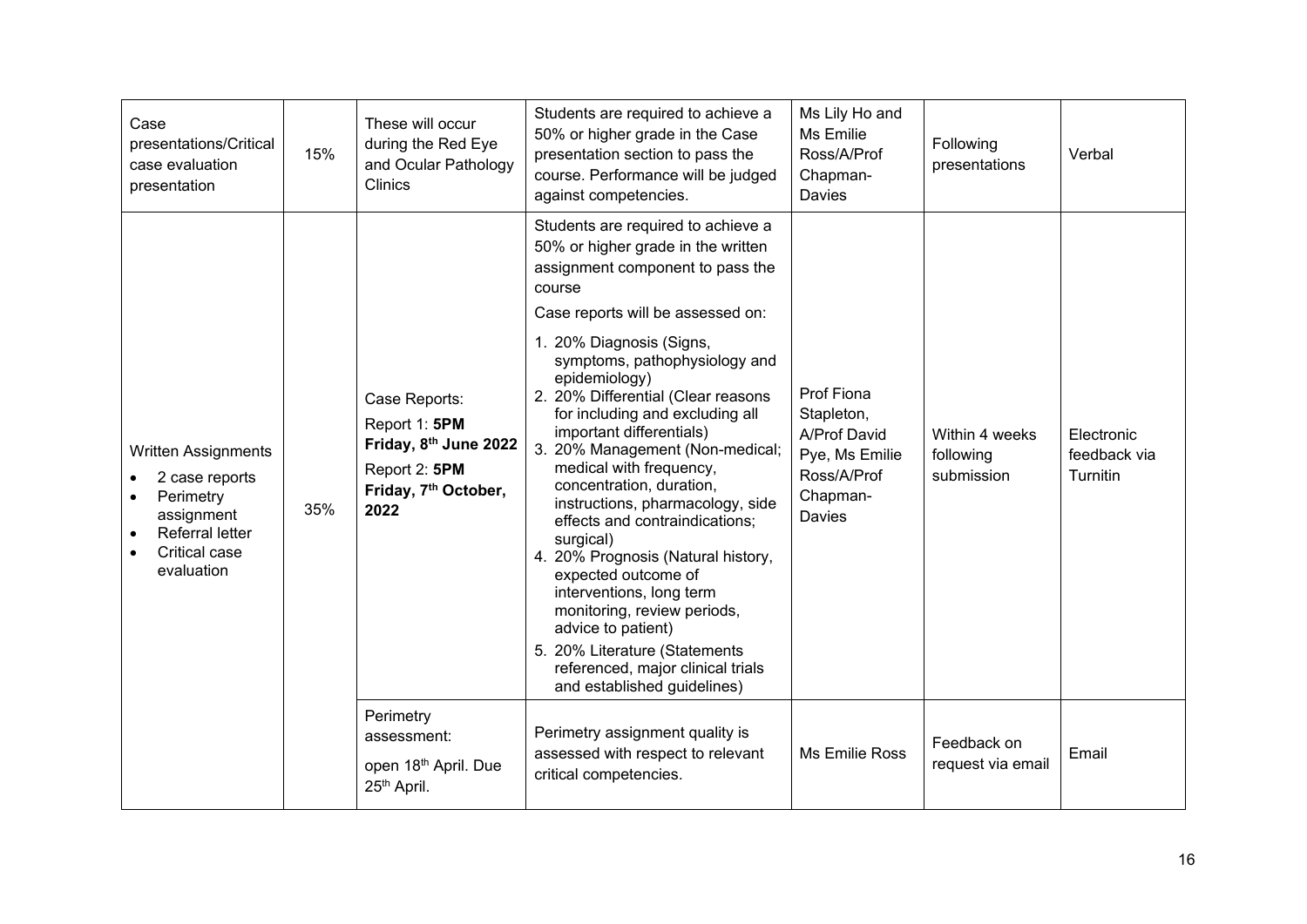|                  |     | <b>Referral Letter</b><br>assessment:<br>open 11 <sup>th</sup> July. Due<br>$18th$ July.                                                                                                 | Referral letter quality is assessed<br>with respect to relevant critical<br>competencies.                                                                                                                                                               | Ms Emilie Ross          | Feedback on<br>request via email     | Email                                                                                |
|------------------|-----|------------------------------------------------------------------------------------------------------------------------------------------------------------------------------------------|---------------------------------------------------------------------------------------------------------------------------------------------------------------------------------------------------------------------------------------------------------|-------------------------|--------------------------------------|--------------------------------------------------------------------------------------|
|                  |     | Critical case<br>evaluation task,<br>assigned one week<br>prior to rotation.<br>Documents uploaded<br>to Moodle prior to<br>attending the clinic<br>and bring 2 hard<br>copies to clinic | This task will assess students'<br>understanding of their patients<br>clinical history and ocular conditions<br>using information gathered from<br>physical and electronic records<br>ancillary imaging, including OCT<br>and visual field information. | Ms Emilie Ross          | During clinic                        | Verbal                                                                               |
| Oral examination | 33% | Week commencing<br>29 <sup>th</sup> November                                                                                                                                             | Students are required to achieve a<br>grade of 50% or more in the oral<br>examination component to pass the<br>course.                                                                                                                                  | Prof Fiona<br>Stapleton | Following<br>examinations<br>meeting | Email of final<br>examination<br>results<br>Final grades<br>are posted via<br>myUNSW |

#### **Further information**

UNSW grading system[: student.unsw.edu.au/grades](https://student.unsw.edu.au/grades)

UNSW assessment policy: **Assessment Policy** 

UNSW assessment information: student.unsw.edu.au/assessment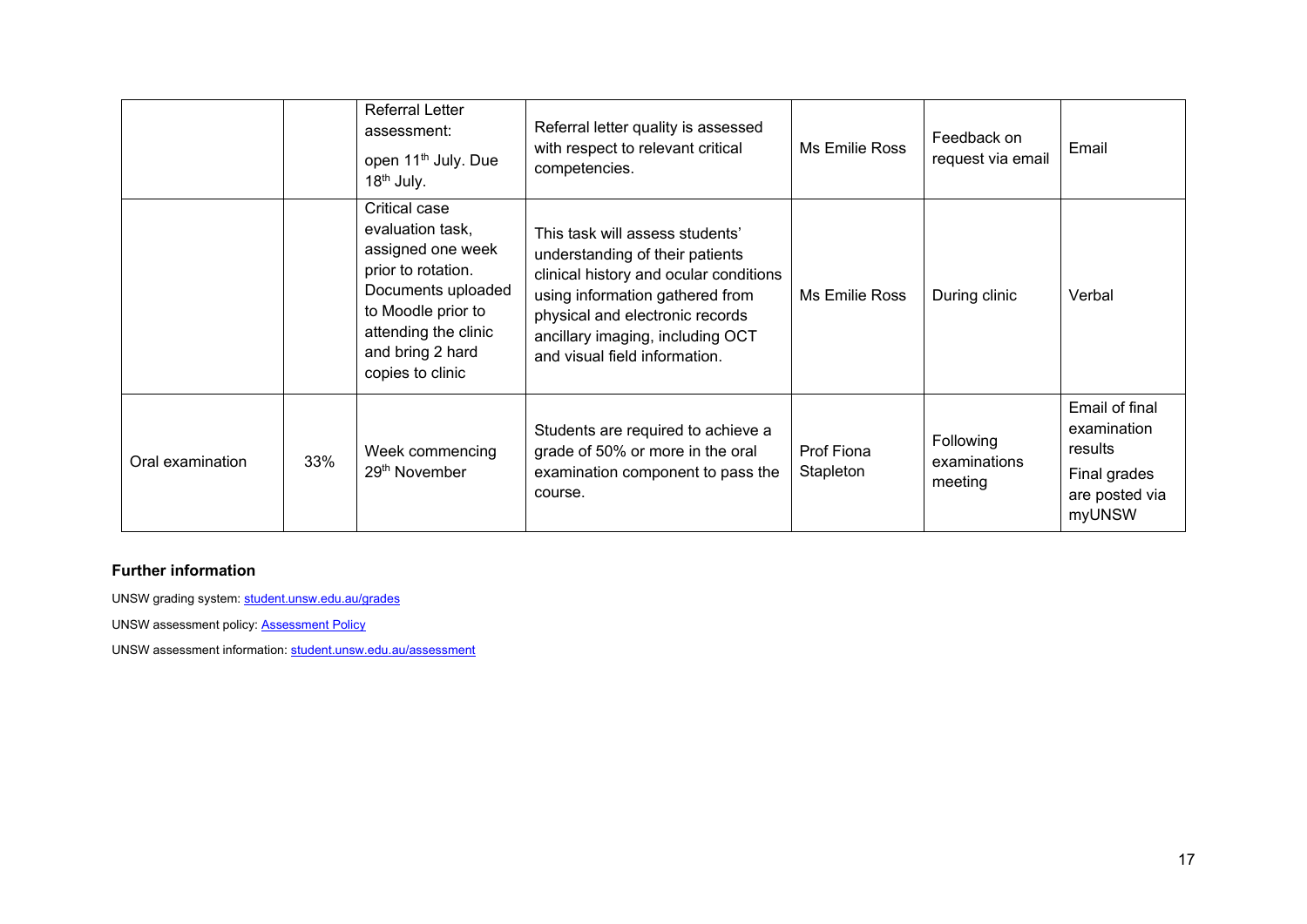### <span id="page-17-0"></span>**5.2 Submission of assessment tasks**

|                    | Assignments should be submitted via Moodle (electronic submission).                                                                                                                                                                                                                                                    |
|--------------------|------------------------------------------------------------------------------------------------------------------------------------------------------------------------------------------------------------------------------------------------------------------------------------------------------------------------|
|                    | This includes completed laboratory reports and logs which should be<br>scanned/photographed and submitted via Moodle.                                                                                                                                                                                                  |
| <b>Assignment</b>  | If your assignment requires submission of a pair of glasses/contact lenses, these<br>may be submitted via the Assignment submission box at the Student Enquiry<br>office (North Wing, Rupert Myers Building, Room 3.003), however the<br>accompanying report should be submitted via Moodle.                           |
| <b>Submissions</b> | Marked assignments can be collected from the:                                                                                                                                                                                                                                                                          |
|                    | • School Enquiry office during counter opening hours.<br>You must show a valid student card to do this.                                                                                                                                                                                                                |
|                    | The School Policy on Submission of Assignments (including penalties for late<br>assignments) and the Assignment Attachment Sheet are available from the<br>School office (RMB3.003) and the School website at:<br>https://www.optometry.unsw.edu.au/study/undergraduate-degrees/important-<br>information-and-policies |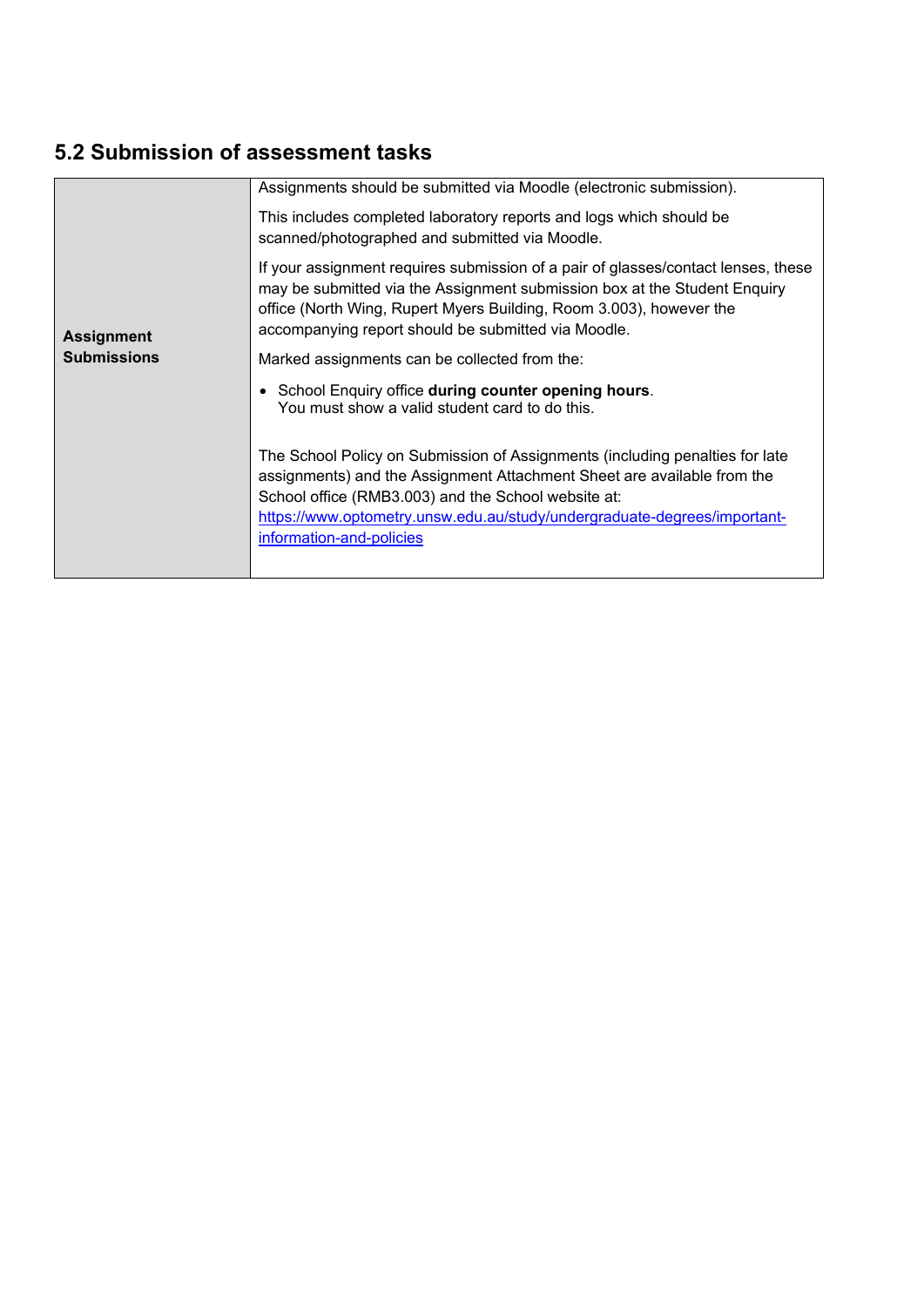#### **SCHOOL OF OPTOMETRY AND VISION SCIENCE, UNSW**

#### **Assessment Procedures**

**UNSW Assessment Policy1**

#### **SUPPLEMENTARY EXAMINATION INFORMATION, 2022**

#### **SPECIAL CONSIDERATION**

On some occasions, sickness, misadventure or other circumstances beyond your control may prevent you from completing a course requirement, such as attending a formal end of semester examination. In these cases you may apply for Special Consideration. UNSW operates under a Fit to Sit/ Submit rule for all assessments. If a student wishes to submit an application for special consideration for an exam or assessment, the application must be submitted prior to the start of the exam or before an assessment is submitted. If a student sits the exam/ submits an assignment, they are declaring themselves well enough to do so. The application must be made via Online Services in myUNSW. Log into myUNSW and go to My Student Profile tab > My Student Services > Online Services > Special Consideration and attach student's supporting documentation (such as a medical certificate).

CHRONIC ISSUES AND PRE-EXISTING CONDITIONS

If you have chronic issues and pre-existing conditions, we recommend you apply for Educational adjustments for disability support through Disability Services.

Register for Equitable Learning Support (formerly Disability Support Services) at <https://student.unsw.edu.au/els/register>

Absence from a final examination is a serious matter, normally resulting in a Fail (FL) grade. If you are medically unfit to attend an examination, YOU MUST CONTACT THE SCHOOL DIRECTLY ON THE DAY OF THE EXAMINATION TO ADVISE OF THIS (telephone 029385 4639,

email[: optometry@unsw.edu.au\)](mailto:optometry@unsw.edu.au). You must also submit a Request for Special Consideration application as detailed on the UNSW website:<https://student.unsw.edu.au/special-consideration>

It is the responsibility of the student to consult the web site or noticeboard to ascertain whether they have supplementary examinations. This information WILL NOT be conveyed in ANY other manner. Interstate, overseas or any other absence cannot be used as an excuse.

This information will be available on the School web site a[t https://www.optometry.unsw.edu.au/](https://www.optometry.unsw.edu.au/) (do not confuse the School website with the myUNSW website) and posted on the notice board on Level 3. This information will be available as soon as possible after the School Examination Committee meeting.

#### **SUPPLEMENTARY EXAMINATIONS FOR 2022 WILL BE HELD AS FOLLOWS:**

FOR TERM 1:

STAGE 1-4\* COURSES: WEDNESDAY, 18 MAY 2022 – FRIDAY, 20 MAY 2022

THERE WILL BE NO SUPPLEMENTARY EXAMINATIONS FOR STAGE 5 STUDENTS IN TERM 1 2022

FOR TERM 2: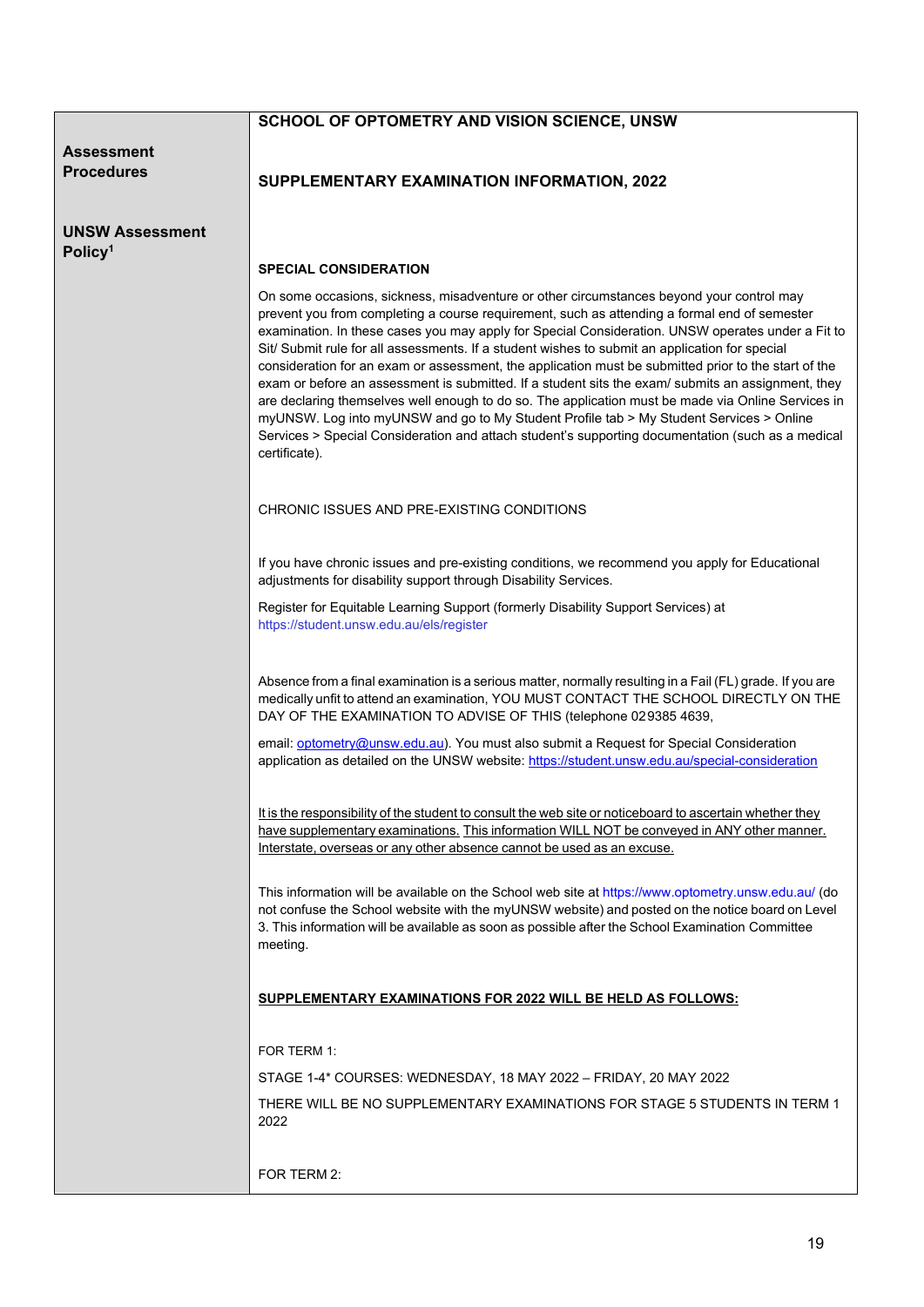| STAGE 1-4 COURSES: WEDNESDAY, 31 AUGUST 2022 - FRIDAY, 2 SEPTEMBER 2022                                                                                                                                                                                                                                                                                                                                                                                                                                       |
|---------------------------------------------------------------------------------------------------------------------------------------------------------------------------------------------------------------------------------------------------------------------------------------------------------------------------------------------------------------------------------------------------------------------------------------------------------------------------------------------------------------|
| THERE WILL BE NO SUPPLEMENTARY EXAMINATIONS FOR STAGE 5 STUDENTS IN TERM 2<br>2022                                                                                                                                                                                                                                                                                                                                                                                                                            |
|                                                                                                                                                                                                                                                                                                                                                                                                                                                                                                               |
| FOR TERM 3:                                                                                                                                                                                                                                                                                                                                                                                                                                                                                                   |
| STAGE 5 COURSES ONLY: DURING THE WEEK OF MONDAY, 12 DECEMBER 2022 - FRIDAY,<br>16 DECEMBER 2022                                                                                                                                                                                                                                                                                                                                                                                                               |
| STAGE 1-4* COURSES: WEDNESDAY, 14 DECEMBER 2022 - FRIDAY, 16 DECEMBER 2022                                                                                                                                                                                                                                                                                                                                                                                                                                    |
| Supplementary examinations will be held at the scheduled time only. If students who are granted<br>supplementary examinations do not attend, a failure will be recorded for that course. Students should<br>not make travel arrangements, or any other commitments, before establishing whether or not they<br>have supplementary examinations. Ignorance of these procedures, interstate, overseas or any other<br>absence will not be accepted as an excuse. But usual Special Consideration still applies. |
| If additional assessment is not scheduled, this does NOT indicate whether or not a student has<br>passed or failed the course. Results will be received in the usual way. Please do not contact the<br>School in this regard.                                                                                                                                                                                                                                                                                 |
| Please note the above applies to OPTM and VISN courses only. Any information on supplementary<br>examinations for servicing courses (e.g. CHEM****) is the responsibility of the School conducting the<br>course.                                                                                                                                                                                                                                                                                             |
| * Stage 4 includes courses in the first year of the MClinOptom program.                                                                                                                                                                                                                                                                                                                                                                                                                                       |
| School of Optometry and Vision Science, UNSW, 23 November 2021                                                                                                                                                                                                                                                                                                                                                                                                                                                |

[1UNSW Assessment Policy](http://www.gs.unsw.edu.au/policy/documents/assessmentpolicy.pdf)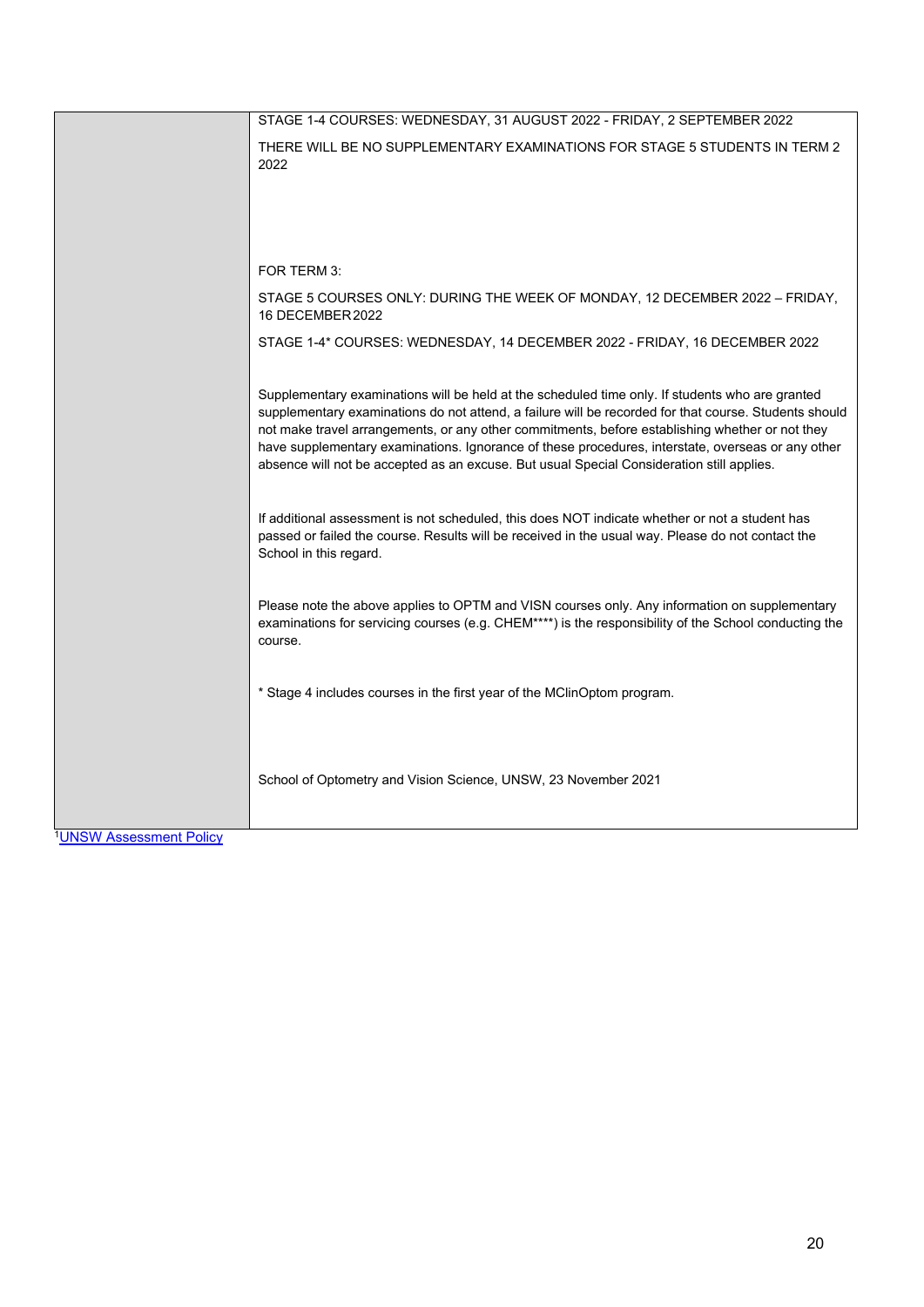### <span id="page-20-0"></span>**6. Academic integrity, referencing and plagiarism**

**Referencing** is a way of acknowledging the sources of information that you use to research your assignments. You need to provide a reference whenever you draw on someone else's words, ideas or research. Not referencing other people's work can constitute plagiarism.

Further information about referencing styles can be located at [student.unsw.edu.au/referencing](https://student.unsw.edu.au/referencing)

**Academic integrity** is fundamental to success at university. Academic integrity can be defined as a commitment to six fundamental values in academic pursuits**:** honesty, trust, fairness, respect, responsibility and courage.2 At UNSW, this means that your work must be your own, and others' ideas should be appropriately acknowledged. If you don't follow these rules, plagiarism may be detected in your work.

Further information about academic integrity and **plagiarism** can be located at:

- The *Current Students* site [student.unsw.edu.au/plagiarism](https://student.unsw.edu.au/plagiarism)*,* and
- The *ELISE* training site [subjectguides.library.unsw.edu.au/elise](http://subjectguides.library.unsw.edu.au/elise)

The *Conduct and Integrity Unit* provides further resources to assist you to understand your conduct obligations as a student: [student.unsw.edu.au/conduct.](https://student.unsw.edu.au/conduct)

2International Center for Academic Integrity, 'The Fundamental Values of Academic Integrity', T. Fishman (ed), Clemson University, 2013.

| <b>Text Books</b>                                 | • Gervasio K and Peck T. The Wills Eye Manual. Office and emergency<br>room diagnosis and treatment of eye disease. 8th Edition. Wolters<br>Kluwer 2021 * Recommended text |  |  |  |
|---------------------------------------------------|----------------------------------------------------------------------------------------------------------------------------------------------------------------------------|--|--|--|
|                                                   | • Pharmaceutical Society of Australia 'Australian Medicines Handbook 2022.<br>Available as an Ebook through the UNSW library.                                              |  |  |  |
|                                                   | • Bruce AS & Loughnan MS. Anterior eye disease and therapeutics A-Z. 2 <sup>nd</sup><br>Edition. Butterworth-Heinemann, Oxford, 2011.                                      |  |  |  |
|                                                   | • MIMS Annual. UBM Medical Australia (or eMIMS) (Available online through<br>UNSW library)                                                                                 |  |  |  |
|                                                   | Resources available via the UNSW bookshop at:<br>Print:                                                                                                                    |  |  |  |
|                                                   | https://www.bookshop.unsw.edu.au/details.cgi?ITEMNO=9781496318831<br>Digital:<br>https://unswbookshop.vitalsource.com/products/-v9781496353672                             |  |  |  |
| <b>Course Manual</b>                              | Placement logs and additional readings/resources are available through<br>Moodle as required.                                                                              |  |  |  |
| <b>Required and Additional</b><br><b>Readings</b> | See also CFEH resources available on Moodle.                                                                                                                               |  |  |  |

### <span id="page-20-1"></span>**7. Readings and resources**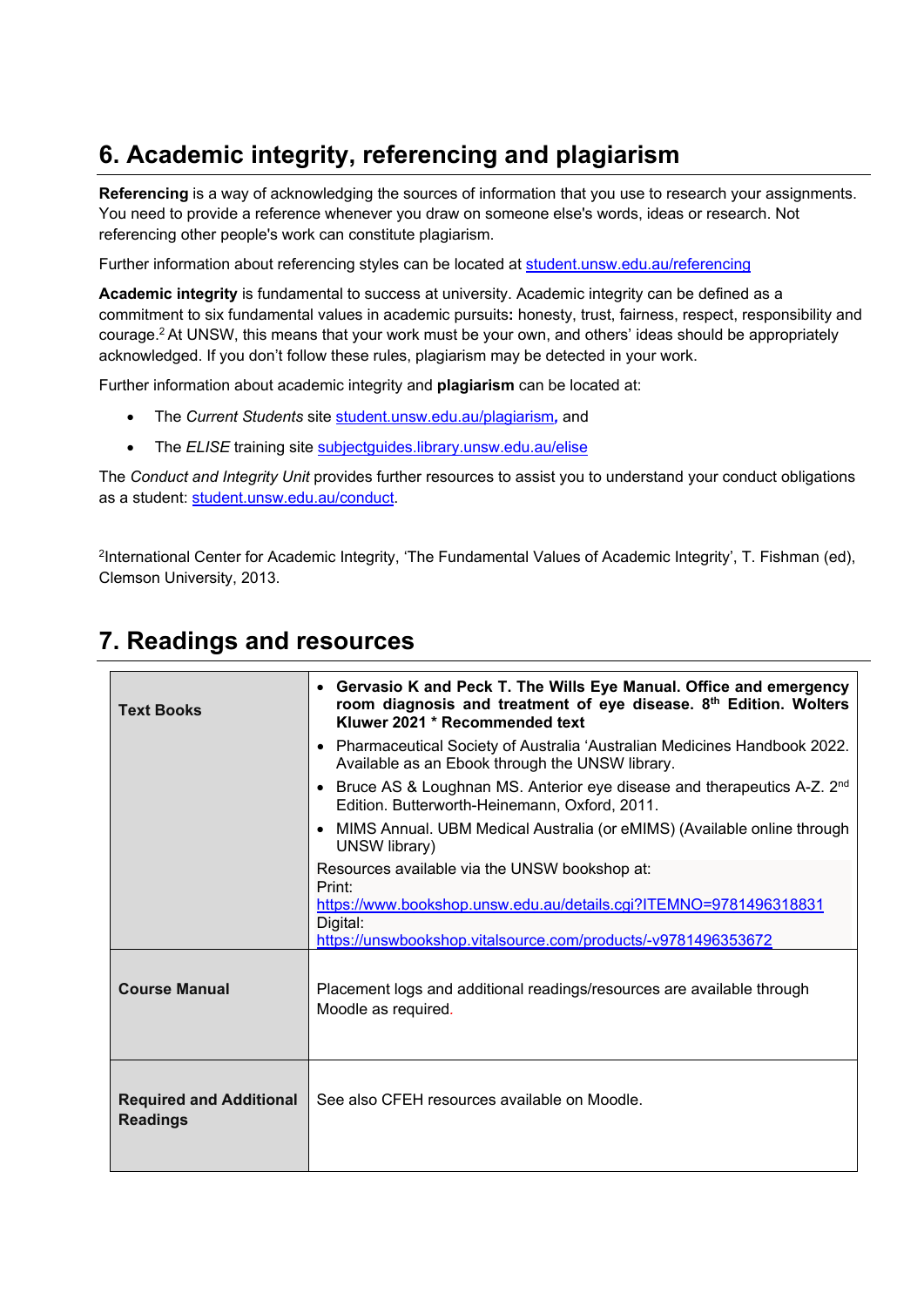| <b>Societies</b>                                                 | Your representatives on the UNSW Student Optometry Society (SOS) will be<br>organising a<br>number of social functions this year. For further information<br>about SOS events go to https://www.optometry.unsw.edu.au/current-<br>students/optomsoc |
|------------------------------------------------------------------|-----------------------------------------------------------------------------------------------------------------------------------------------------------------------------------------------------------------------------------------------------|
|                                                                  | The NSW/ACT Division of Optometry Australia (OA) takes a strong interest in<br>the                                                                                                                                                                  |
|                                                                  | functioning of the school, and particularly of the clinic. Their website is                                                                                                                                                                         |
|                                                                  | http://www.optometry.org.au/                                                                                                                                                                                                                        |
|                                                                  |                                                                                                                                                                                                                                                     |
| <b>Computer Laboratories</b><br><b>or</b><br><b>Study Spaces</b> | Computer laboratory space is available in the computer laboratory on the<br>lower ground floor of the OMB. Computers are not available when classes<br>are otherwise scheduled in the laboratory.                                                   |

### <span id="page-21-0"></span>**8. Administrative matters**

#### **Required Equipment, Training and Enabling Skills**

| <b>Equipment Required</b>                                                     | For hospital and private practice placements a fundus lens (90 or 78D), BIO,<br>pen torch, PD rule, gonioscopy contact lens and direct ophthalmoscope are<br>required. Equipment, kits and dress codes are as previously articulated for<br>the UNSW Optometry Clinic. White coats are required for the ACO<br>placements. All equipment should be labelled with your name. |
|-------------------------------------------------------------------------------|-----------------------------------------------------------------------------------------------------------------------------------------------------------------------------------------------------------------------------------------------------------------------------------------------------------------------------------------------------------------------------|
|                                                                               | Skills beyond ELISE level online information literacy are expected. Go to                                                                                                                                                                                                                                                                                                   |
| <b>Enabling Skills Training</b><br><b>Required to Complete</b><br>this Course | UNSW Library/Online Training/LOIS and complete the series of tutorials.<br>The Learning Centre can provide assistance with writing, oral delivery,<br>grammar and expression. Further assistance with writing, oral<br>communications, grammar and expression can be provided by the UNSW<br>Learning Centre (http://www.lc.unsw.edu.au).                                   |
|                                                                               | Any training related to Health & Safety issues will be included within the<br>course delivery.                                                                                                                                                                                                                                                                              |
|                                                                               | Additional information and resources can be found at<br>https://safety.unsw.edu.au/                                                                                                                                                                                                                                                                                         |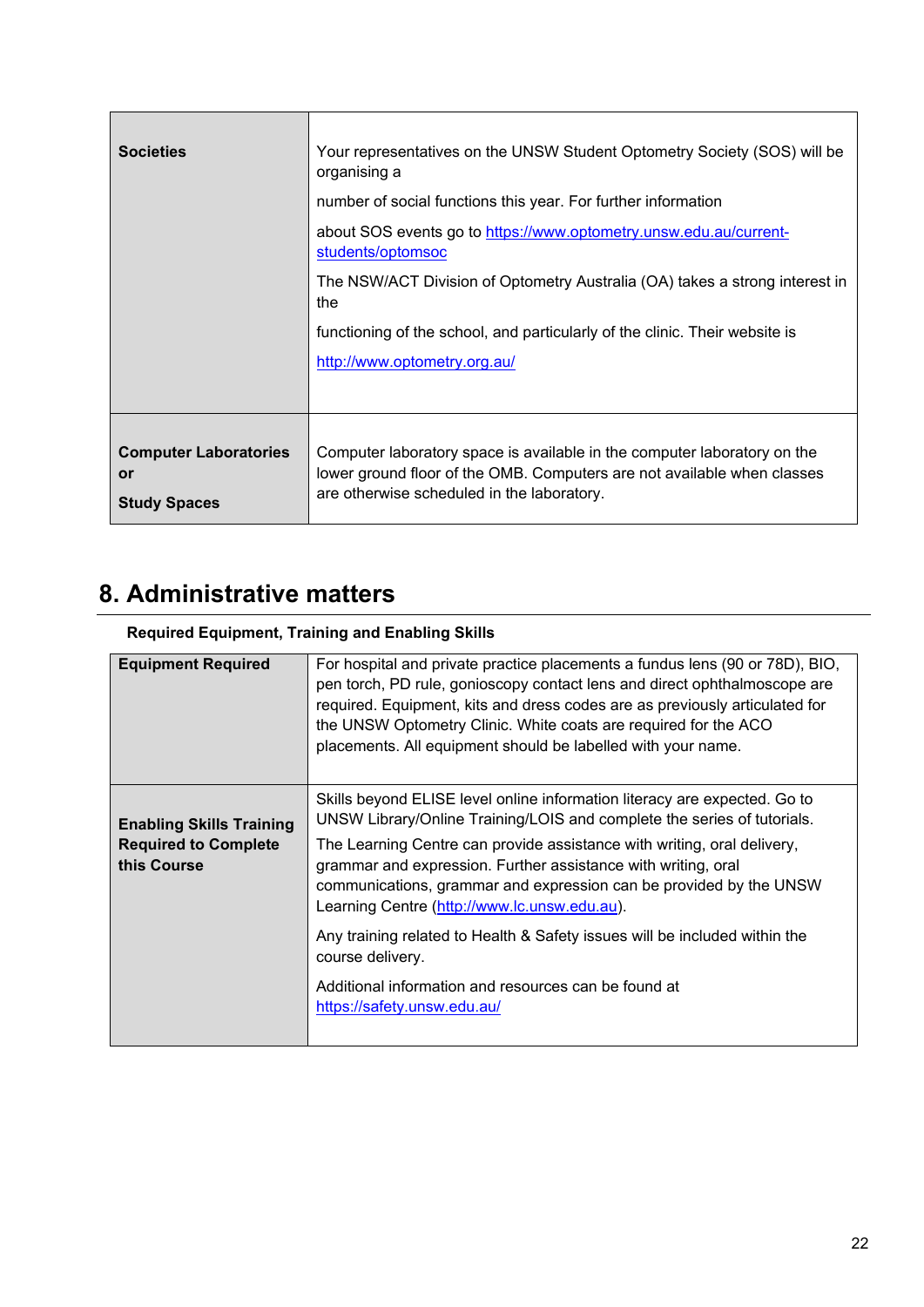#### **Course Evaluation and Development**

Student feedback is gathered periodically by various means. Such feedback is considered carefully with a view to acting on it constructively wherever possible. This course outline conveys how feedback has helped to shape and develop this course.

| <b>Mechanisms</b><br>of Review                 | Last<br><b>Review</b><br><b>Date</b> | <b>Comments or Changes Resulting from Reviews</b>                                                                                                                                                                                                                                                                                                                                                                                                                                                                                     |
|------------------------------------------------|--------------------------------------|---------------------------------------------------------------------------------------------------------------------------------------------------------------------------------------------------------------------------------------------------------------------------------------------------------------------------------------------------------------------------------------------------------------------------------------------------------------------------------------------------------------------------------------|
| <b>Major</b><br><b>Course</b><br><b>Review</b> | Nil                                  | This course commenced in 2018 with the introduction of the 2 year /Master of<br>Clinical Optometry program.                                                                                                                                                                                                                                                                                                                                                                                                                           |
| <b>MyExperien</b><br>ce <sup>2</sup>           | 2018                                 | This course commenced in 2018 with the introduction of the 2 year /Master of<br>Clinical Optometry program. Students commented on the number of log<br>books and reported required for this course. Recording the number and types<br>of consultation is an important part of the school's reporting for the Optometry<br>Council of Australia and New Zealand, is used to determine individual level of<br>exposure to different patient presentations and to modify course structure if<br>required.                                |
|                                                | 2019                                 | Evaluations were available from 4/73 students which precluded full analysis.<br>One student requested more clarity in assessment submission dates and<br>difficulties where due dates on Moodle and the course outline differed. This<br>will be monitored in 2020.                                                                                                                                                                                                                                                                   |
|                                                | 2020                                 | Evaluations were available from 7/80 students which precluded full analysis.<br>Positive comments included the value of telehealth and keeping the new<br>internal clinic structure post-COVID and the scope of placements. More<br>lectures were deemed to be useful and additional webinars will be scheduled<br>in 2021 to support the course content.                                                                                                                                                                             |
|                                                | 2021                                 | Evaluations were available from 6/66 students. which precluded full analysis.<br>Positive comments included the feeling of being part of a learning community,<br>the value of the grand rounds, that the rotations continued to run during<br>COVID and the quality of the ocular pathology tutorials. There was a request<br>for earlier notice of the assessments although these are described with dates<br>in the course outline. Changes to schedules determined by external providers<br>due to COVID were deemed to be messy. |
| <b>Other</b>                                   | Nil                                  | This course commenced in 2018 with the introduction of the 2 year Master of<br>Clinical Optometry program.                                                                                                                                                                                                                                                                                                                                                                                                                            |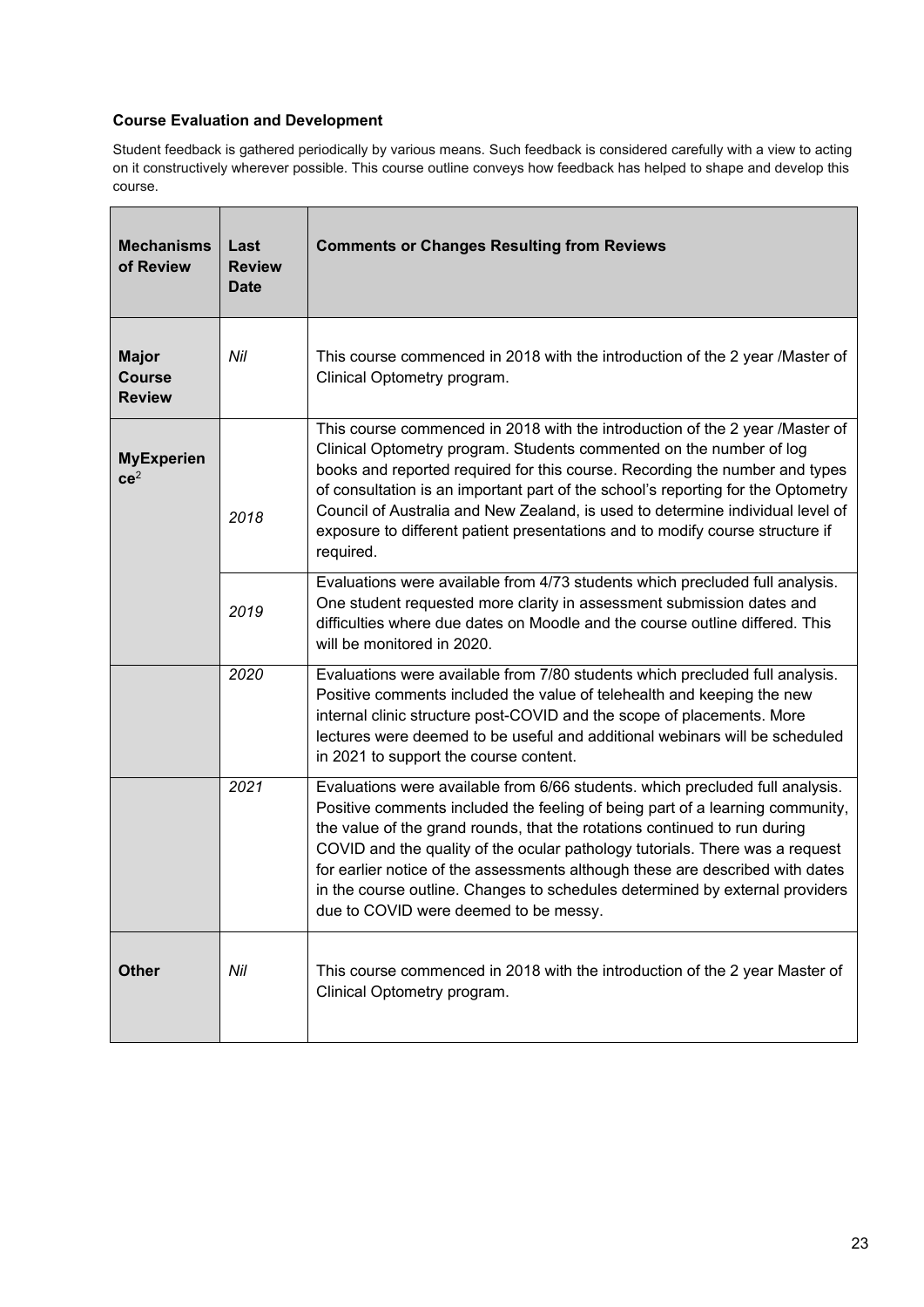|                                                                             |                                                                                                                                                                                                                                                                                                                                                                                                                                                                                                                                                                                                                                                                                                                                                                                                                                                                                                                                     |                                                                                              | Information on relevant Occupational Health and Safety policies and<br>expectations both at UNSW and if there are any school specific requirements. |  |  |  |
|-----------------------------------------------------------------------------|-------------------------------------------------------------------------------------------------------------------------------------------------------------------------------------------------------------------------------------------------------------------------------------------------------------------------------------------------------------------------------------------------------------------------------------------------------------------------------------------------------------------------------------------------------------------------------------------------------------------------------------------------------------------------------------------------------------------------------------------------------------------------------------------------------------------------------------------------------------------------------------------------------------------------------------|----------------------------------------------------------------------------------------------|-----------------------------------------------------------------------------------------------------------------------------------------------------|--|--|--|
| Work Health and Safety <sup>3</sup>                                         |                                                                                                                                                                                                                                                                                                                                                                                                                                                                                                                                                                                                                                                                                                                                                                                                                                                                                                                                     |                                                                                              |                                                                                                                                                     |  |  |  |
|                                                                             | Information on relevant policies and expectations is provided during General<br>Safety Induction training. A copy of the Induction booklet distributed at this<br>training is available from the School of Optometry and Vision Science office<br>(RMB3.003) and the School website at:<br>https://www.optometry.unsw.edu.au/about/information-and-policies/work-<br>health-and-safety                                                                                                                                                                                                                                                                                                                                                                                                                                                                                                                                              |                                                                                              |                                                                                                                                                     |  |  |  |
| <b>Equity and Diversity</b>                                                 | Those students who have a disability or are dealing with personal<br>circumstances that affect their study that requires some adjustment in their<br>teaching or learning environment are encouraged to discuss their study<br>needs with the course Convenor prior to, or at the commencement of, their<br>course, or with the Equity Officer (Disability) in the Equitable Learning<br>Services (formerly Disability Support Services). Appointments with Equitable<br>Learning Services are now being offered as video, phone and in person at<br>the Kensington Campus. Contact ELS via Email: els@unsw.edu.au or<br>https://student.unsw.edu.au/els or via +61 2 8374 9201<br>Issues to be discussed may include access to materials, signers or note-takers,<br>the provision of services and additional exam and assessment arrangements.<br>Early notification is essential to enable any necessary adjustments to be made. |                                                                                              |                                                                                                                                                     |  |  |  |
| <b>Student Complaint</b><br>Procedure <sup>4</sup>                          | <b>School Contact</b>                                                                                                                                                                                                                                                                                                                                                                                                                                                                                                                                                                                                                                                                                                                                                                                                                                                                                                               | <b>Faculty Contact</b>                                                                       | <b>University Contact</b>                                                                                                                           |  |  |  |
|                                                                             | A/Prof Sieu Khuu<br>s.khuu@unsw.edu.au<br>Tel: 9385 4620                                                                                                                                                                                                                                                                                                                                                                                                                                                                                                                                                                                                                                                                                                                                                                                                                                                                            | Professor<br>Gary<br>Velan<br><b>Senior Vice Dean,</b><br><b>Education</b><br>Tel: 9385 1278 | <b>Student Conduct and Integrity</b><br>Unit<br>Telephone 02 9385 8515,<br>Email:<br>studentconduct@unsw.edu.au                                     |  |  |  |
| <b>University Counselling</b><br>and Psychological<br>Services <sup>5</sup> | Information on Counselling and Psychological Services [CAPS] is available<br>at:<br>https://www.counselling.unsw.edu.au/<br>Tel: 9385 5418                                                                                                                                                                                                                                                                                                                                                                                                                                                                                                                                                                                                                                                                                                                                                                                          |                                                                                              |                                                                                                                                                     |  |  |  |

2myExperience process:<https://teaching.unsw.edu.au/myexperience>

[3UNSW OHS Home page](https://safety.unsw.edu.au/)

4**Student Complaint Procedure** 

[5University Counselling and Psychological Services](https://nucleus.unsw.edu.au/en/student-wellbeing/counselling-and-psychological-services)